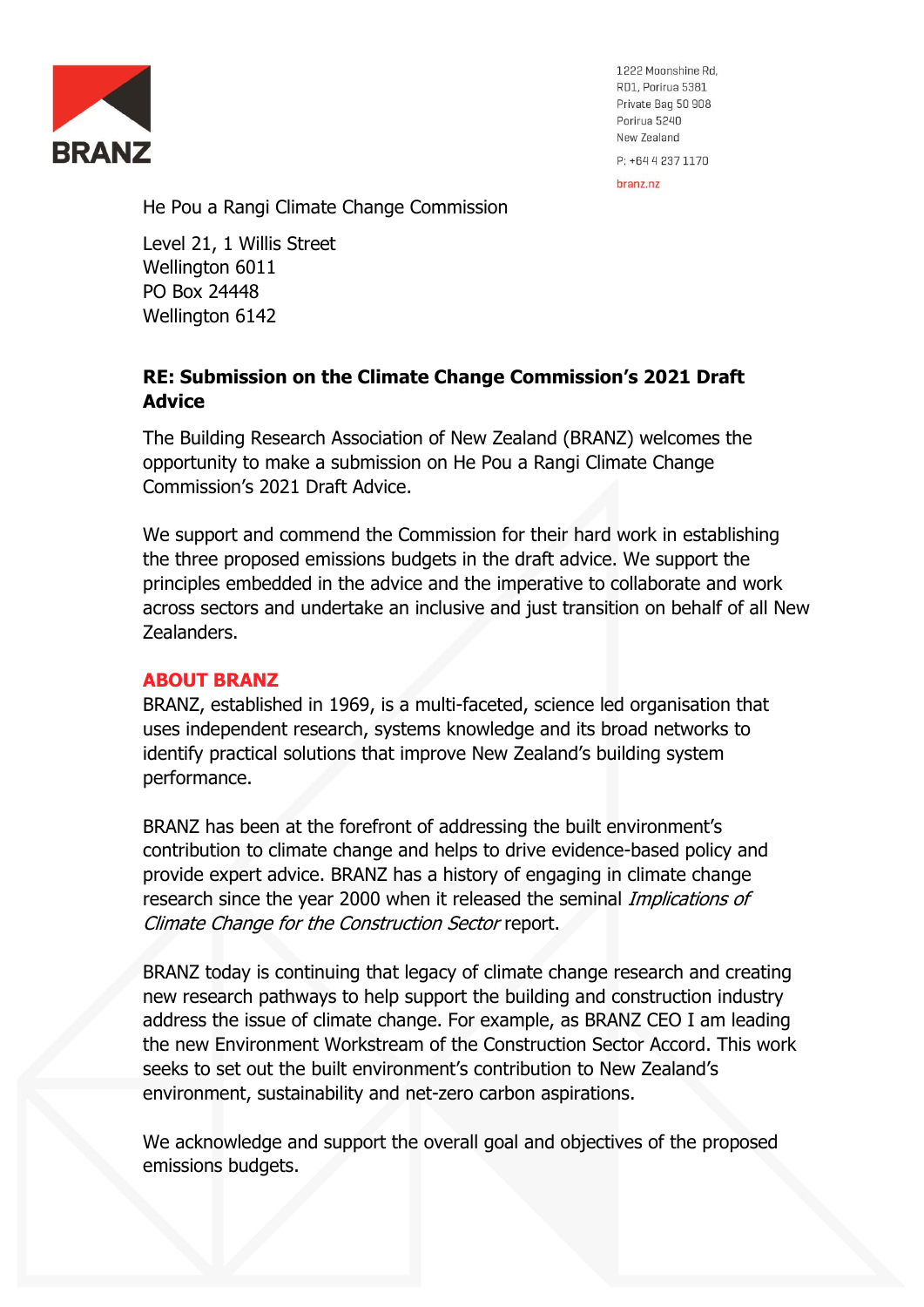We look forward to continuing the productive, open and constructive relationship BRANZ has with the Climate Change Commission.

**Consultation question 1** 

Principles to guide our advice

**Do you support the principles we have used to guide our analysis? Is there anything we should change, and why?** 

BRANZ supports the principles of the draft advice on the transition to a thriving, climate-resilient and low emissions Aotearoa. Our comments on the principles are outlined below.

### **Principle 1: Align with the 2050 targets.**

BRANZ supports a path to reduce carbon emissions that sets Aotearoa up for eventual net negative emissions.

We must act globally to limit warming to 1.5°C. There are developing countries with economies and infrastructure that will struggle to meet their reduction targets. As a developed country Aotearoa has a role to play that is bigger than just our own targets. As a developed country we have the ability for taking a long term view of our investments and infrastructure. We need to do so, and we need to form this view as quickly as possible. The longer we (and the globe) wait, the harder it will be to meet the required carbon reduction targets.

#### **Principle 2: Focus on decarbonising the economy.**

BRANZ agrees that reduction of emission needs to be prioritised to meet our targets.

Forest sequestration will not help to change practices towards reducing emissions. Aotearoa (and the globe) cannot continue to increase their carbon emissions and expect that forestry sequestration will remove the emissions. At some point, we will simply run out of space. We need to change practice.

Later in this submission we identify that the transition to a net-zero economy will require great change for the building and construction industry. This is in relation to the knowledge, skills and competencies required for net-zero carbon building. See Consultation question 13 for more information.

BRANZ research estimates that a residential home cannot emit more than 35 tonnes  $CO<sub>2</sub>$ eq over its lifetime – construction, operation and end-of-life to achieve the 1.5 $\degree$ C warming limit. This 35 tonnes CO<sub>2</sub>eq is the maximum for a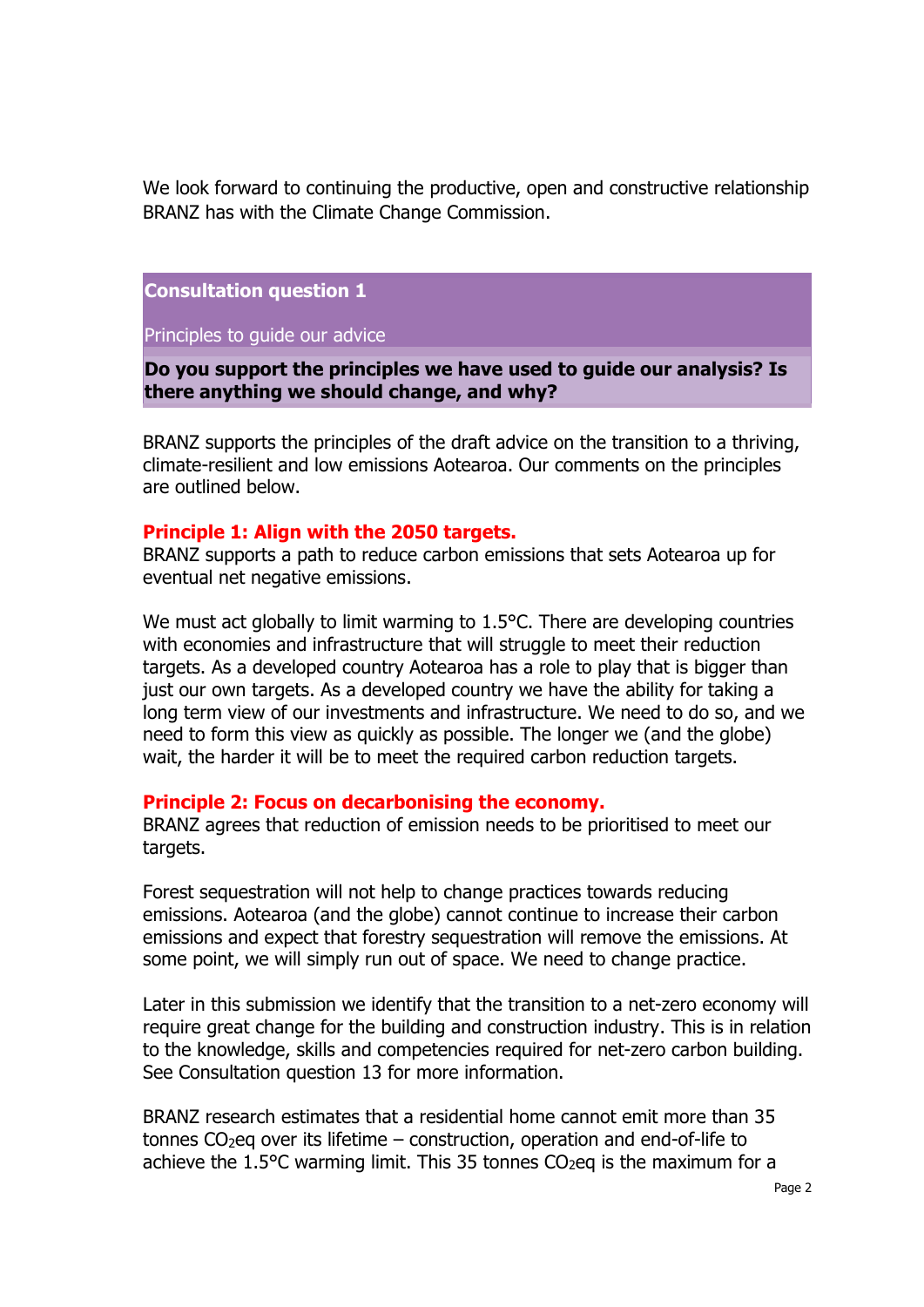home to emit and collectively will support meeting the warming limit. However, the average home today emits at least seven times more than the allowable carbon budget at around  $270$  tonnes  $CO<sub>2</sub>$ eq.

BRANZ forecast that new dwelling consents in 2030 will be 23,500. If all these were built in 2030, and all met the 35 tonnes CO2eq budget, then those homes could reduce total lifetime carbon emissions by up to  $5.1$  Gtonnes CO<sub>2</sub>eq. See response to Consultation question 12, for further detail and references.

A consumption view is important in the building and construction sector. Our work has shown that over the lifetime of a home (up to 90 years), the carbon emissions from operating (consumption) is 64% of the total carbon emissions. The remainder is from materials (in construction and maintenance) and water. This points to the opportunities to decarbonise the economy through taking a consumption lens, rather than just a production view. See response to Consultation question 12, for further detail and references.

## **Principle 3: Create options.**

BRANZ agrees that Aotearoa will need many different options to address carbon reductions.

However, we also know that changing behaviour can be difficult. We therefore think that this principle needs to be expanded to include incentivisation and change behaviour thinking. Incentivisation may take many forms. The Government is able to leverage uptake of options through fiscal, social and legal avenues.

In terms of building and construction, there already exist a number of solutions to cut emissions in buildings. Existing knowledge on how to reduce emissions needs to be communicated to, and adopted by, consumers and industry more widely.

### **Principle 4: Avoid unnecessary cost.**

BRANZ agrees with this principle.

To illustrate the strength of this principle and that it can be applied now, we draw your attention to existing solutions that can significantly reduce the greenhouse gas emissions of buildings. These also avoid unnecessary cost. Examples include:

- Specifying robust passive solar design that has been thermally refined using computer models so that it provides year-round thermal comfort to all living spaces.
- Specifying heat pump water heaters or those that are renewable-assisted (such as wetbacks or solar boosted).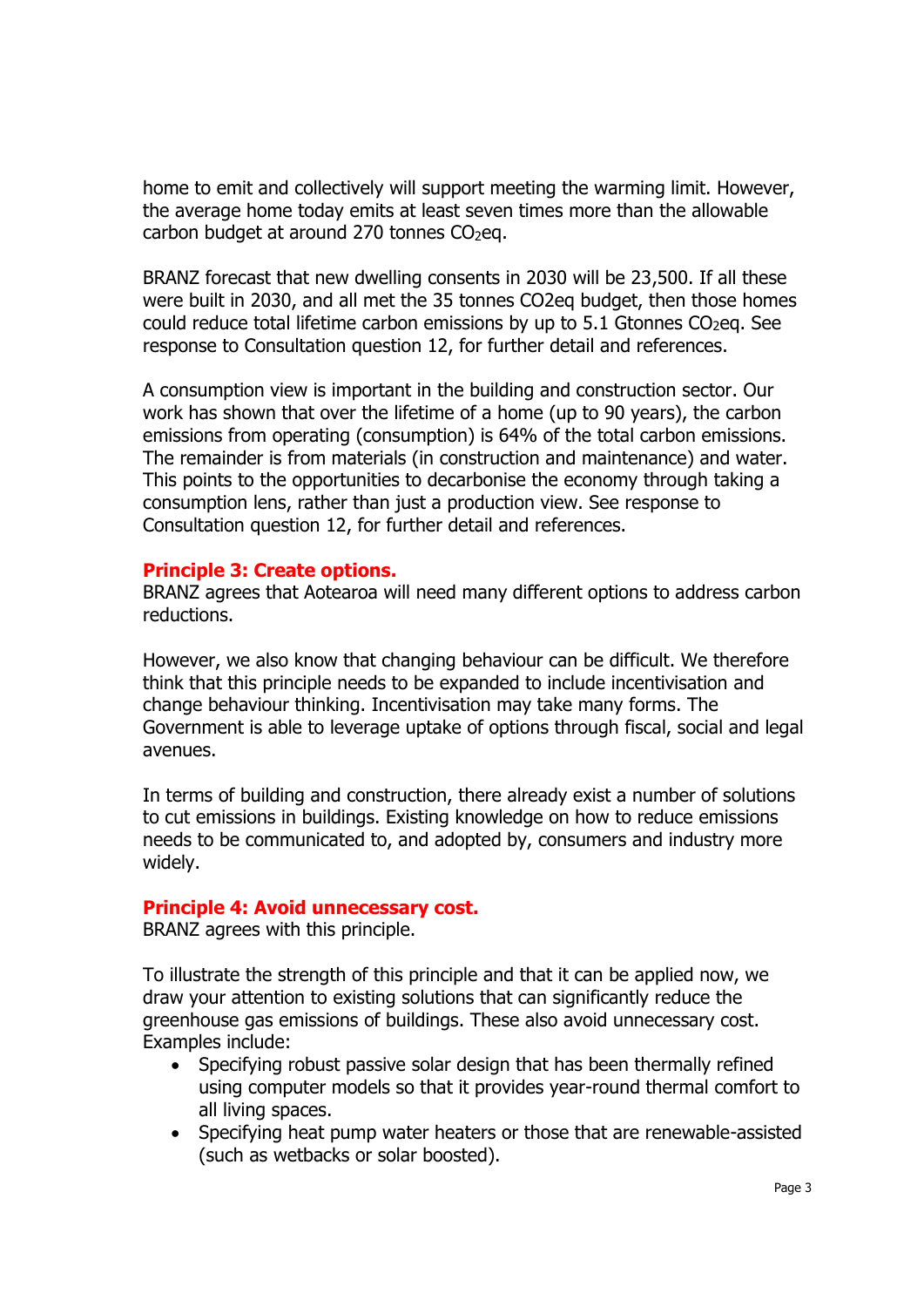- Specifying heat pump air conditioners or highly efficient, low-emission wood burners.
- Increasing the level of thermal insulation (including glazing) of the envelope beyond Building Code requirements.
- Reducing the size of the house.
- Using low-carbon/low-impact building materials and encouraging waste reduction.

# **Principle 5: Transition in an equitable and inclusive way.**

BRANZ absolutely agrees with this principal.

We feel that not only should early movers **not** be penalised but should be actively encouraged and supported to enable their transition. There may be a first mover advantage here, but Aotearoa needs action now to build momentum.

The built environment includes a number of challenges that will impact the ability of Aotearoa to undertake a just transition. For example, Statistics New Zealand notes that "at the time of the 2018 Census, New Zealand's homeownership rates were at their lowest since the 1950s. Further, by 2018 1.4 million people lived in houses they did not own<sup>1</sup>". The large section of Aotearoa's population that rent will mean strategies to reduce emissions within existing housing could be impacted by the ability of landlords to pay costs and arrange construction work. These costs are typically passed on to tenants through increased rents.

BRANZ has not considered the role that building and construction has on an equitable and inclusive transition. It is something that we can investigate, then socialise with Government.

# **Principle 6: Increase resilience to climate impacts.**

BRANZ supports this principle.

There is plenty of work being carried out across the country showing the critical role that good investment and planning of infrastructure and urban policy and design has for resilience.

Increasing the resilience to climate impacts is important for our building stock as most of it will still exist in 2050. However, there is a need to address many of the knowledge gaps associated with doing this. There are a number of significant evidence gaps in relation to climate change mitigation and adaptation that need to be filled. Once filled, these gaps would help lay a foundation in order to respond to climate change. Many of the knowledge gaps outlined below

 $1$  Statistics New Zealand (2020) Housing in Aotearoa: 2020. Retrieved from [www.stats.govt.nz](http://www.stats.govt.nz/)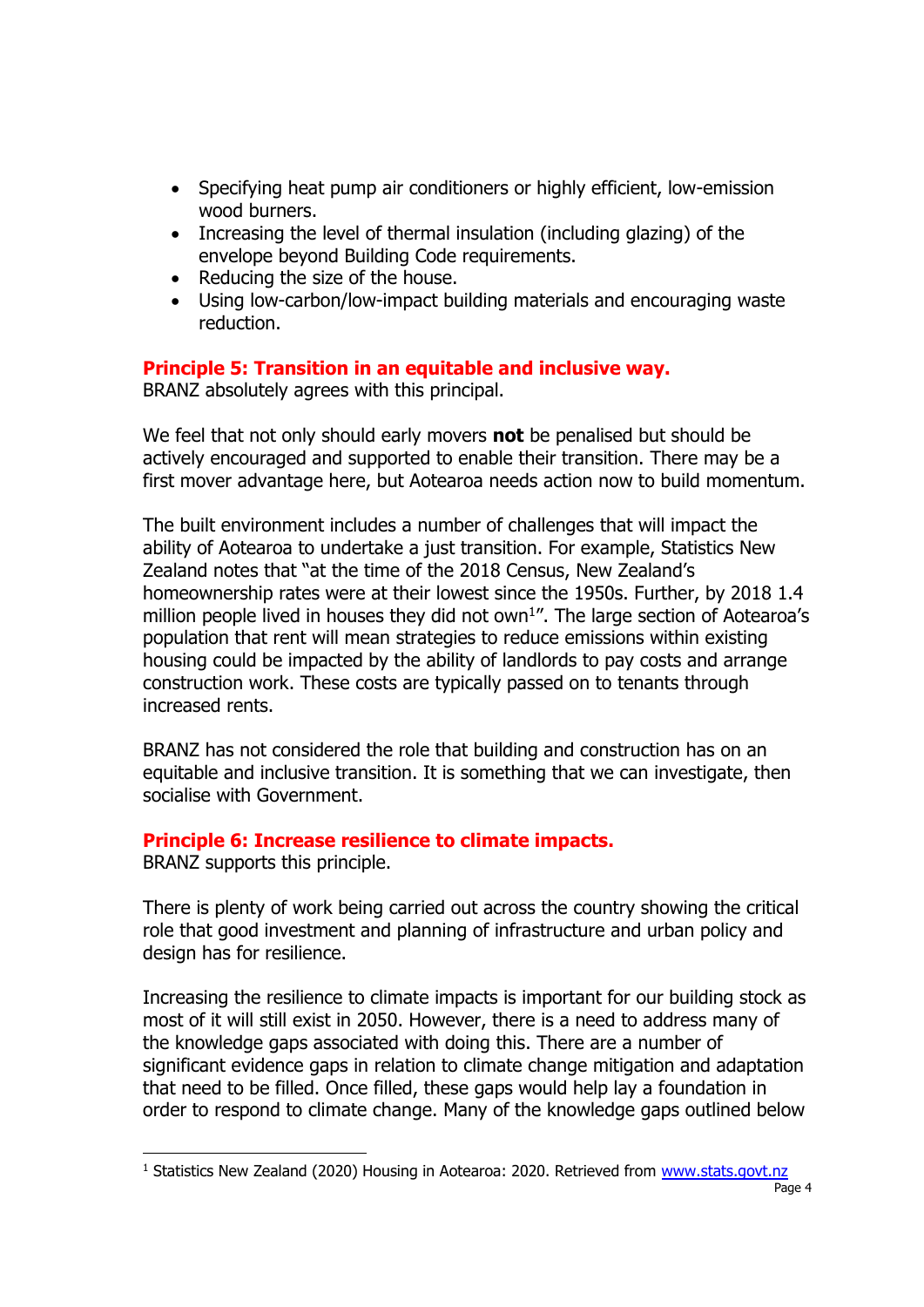are complex problems that require further research so that relevant data is available to help plan and address the climate risks specific to us.

Gaps in our ability to address the carbon performance of buildings:

- There is a need to improve embodied carbon building material data, products and services for Aotearoa.
- Research is needed on the importance of building refurbishment, both in terms of the carbon benefit compared to demolition and rebuild. There is a need to have credible and transparent embodied carbon values for common refurbishment activities and products.
- There is a need to establish high-quality information and credible methodologies for carbon accounting such as a carbon budget at the building stock and building level.
- The cost-effectiveness of net-zero energy buildings is unclear costs in Aotearoa are likely to be higher because of current small-scale and bespoke design. However, there is currently no robust information available of their costs and benefits, let alone how economies of scale might reduce costs.
- There is no robust information on the expected impact of net-zero energy building variants in the Aotearoa context. This includes not only the cost of materials issues (as above) but the external impacts on the electricity system (for example, does applying the net-zero concept exacerbate peak loads on the network?).

# Evidence gaps for opportunities for energy conservation and efficiency:

- Gain experience with deep retrofitting. The work of Ghose<sup>2</sup> adds technical knowledge about deep retrofitting commercial buildings – further work is required to assess costs and benefits.
- International assessment suggests deep retrofitting is best carried out to coincide with other building renovations. This view needs to be informed by Aotearoa's experience where earthquake strengthening potentially provides these conditions. It is not clear that undertaking major energy refurbishment at that time is realistic because many building owners may already be financially stretched.

# Evidence gaps for the implementation of energy performance certificates (EPCs):

- At present, there is no assessment framework around which to consider costs and benefits of EPCs in Aotearoa.
- There is a lack of information as to the characteristics of the most successful EPCs as compared to those that have been implemented but haven't worked. These findings would be useful to avoid repeating the

<sup>&</sup>lt;sup>2</sup> Ghose A, Pizzol M, McLaren S, Vignes M & Dowdell D (2019); Refurbishment of office buildings in New Zealand: identifying priorities for reducing environmental impacts, International Journal of Life Cycle Assessment, pgs. 1 – 16, January 2019. https://doi.org/10.1007/s11367-018-1570-5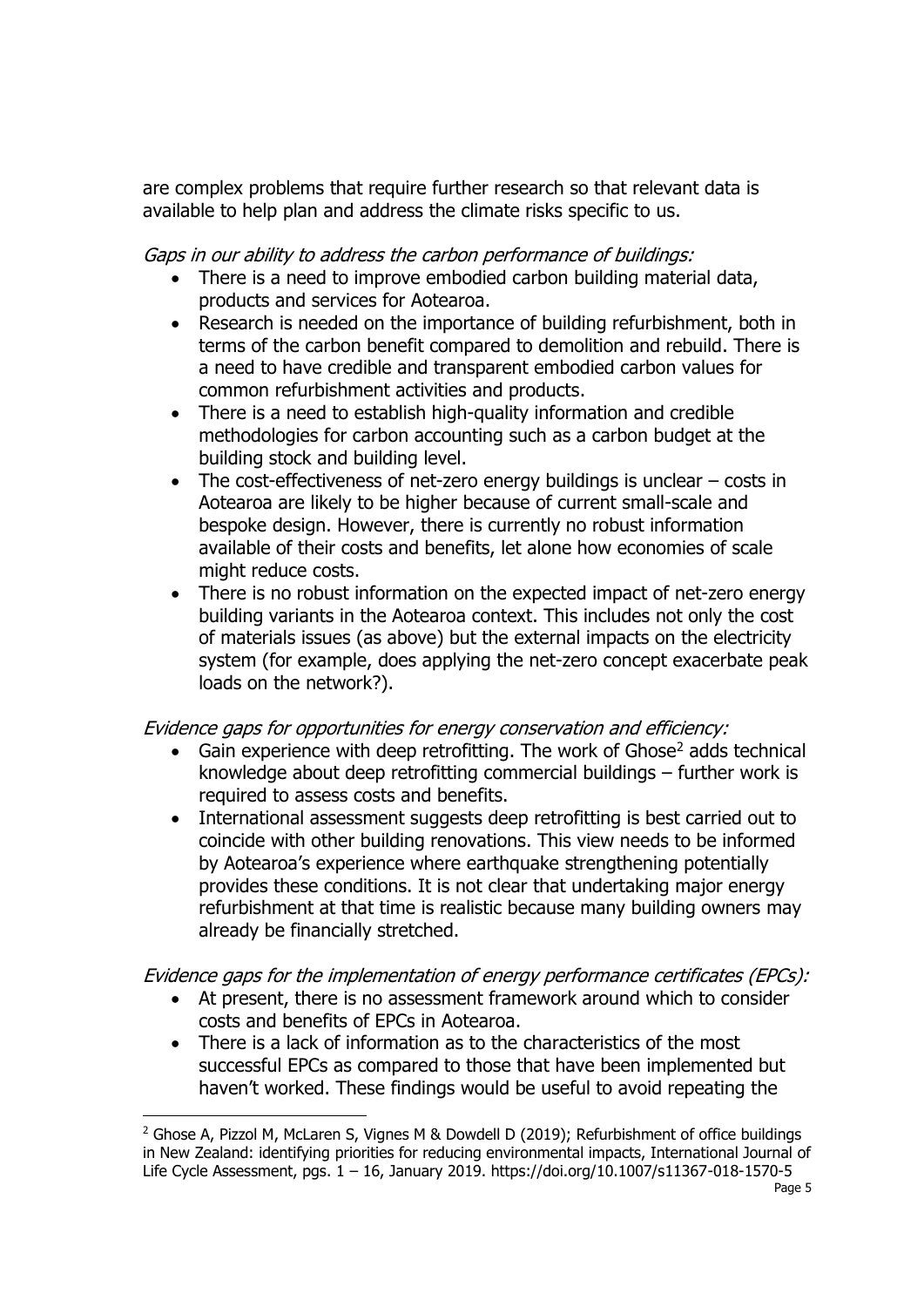mistakes that other jurisdictions have made and to maximise the effectiveness of such an intervention.

## Evidence gaps to address sea level rise and flooding:

- More research that defines building and design solutions for future climate risk due to flooding, such as examining guidance on minimum floor levels and adjusting building life expectancy within at-risk areas.
- Information on the costs and benefits of flood-resistant building materials and their viability as an adaptation response.
- Evaluate current flood mitigation schemes to see if they are fit for purpose and able to address future climate risk.
- Communicate future flood risk and the promotion of climate readiness for building projects in development or undergoing extensive refurbishment.
- Examine how climate change preparedness is impacted by longer-term planning, such as a 25-year plan at varying degrees of scale such as building level, city and district level.
- Explore the use of natural and artificial ecosystems such as wetlands across Aotearoa for use in flooding and storm surges.
- Examine the effectiveness of various community initiatives that could be used to help create awareness and solutions to rising sea levels, such as dune restoration initiatives.

## Evidence gaps to address overheating:

- More research into the extent and severity of overheating in Aotearoa buildings. More research would enable the creation of an accepted Aotearoa definition of overheating or acceptable upper and lower indoor temperature thresholds in buildings (other than early childhood centres and aged care facilities).
- More specific knowledge in terms of the need to establish best-practice design and construction principles that address overheating within Aotearoa's buildings. Further, a Aotearoa-specific design methodology for the assessment of overheating risk in buildings is needed.
- Accepted best-practice operational principles that addresses overheating within Aotearoa's buildings.
- Set performance-based indoor environment settings for different building typologies to reflect overheating risk. A key part of creating a performance-based measure is to enable a greater understanding of building occupants' behaviour and choices in relation to the indoor environment. For example, this could include why homeowners do not use their existing ventilation adequately.
- Preparing for more overheating into the future health promotion programmes are required to educate and inform building occupants, designers and builders about the dangers of overheating.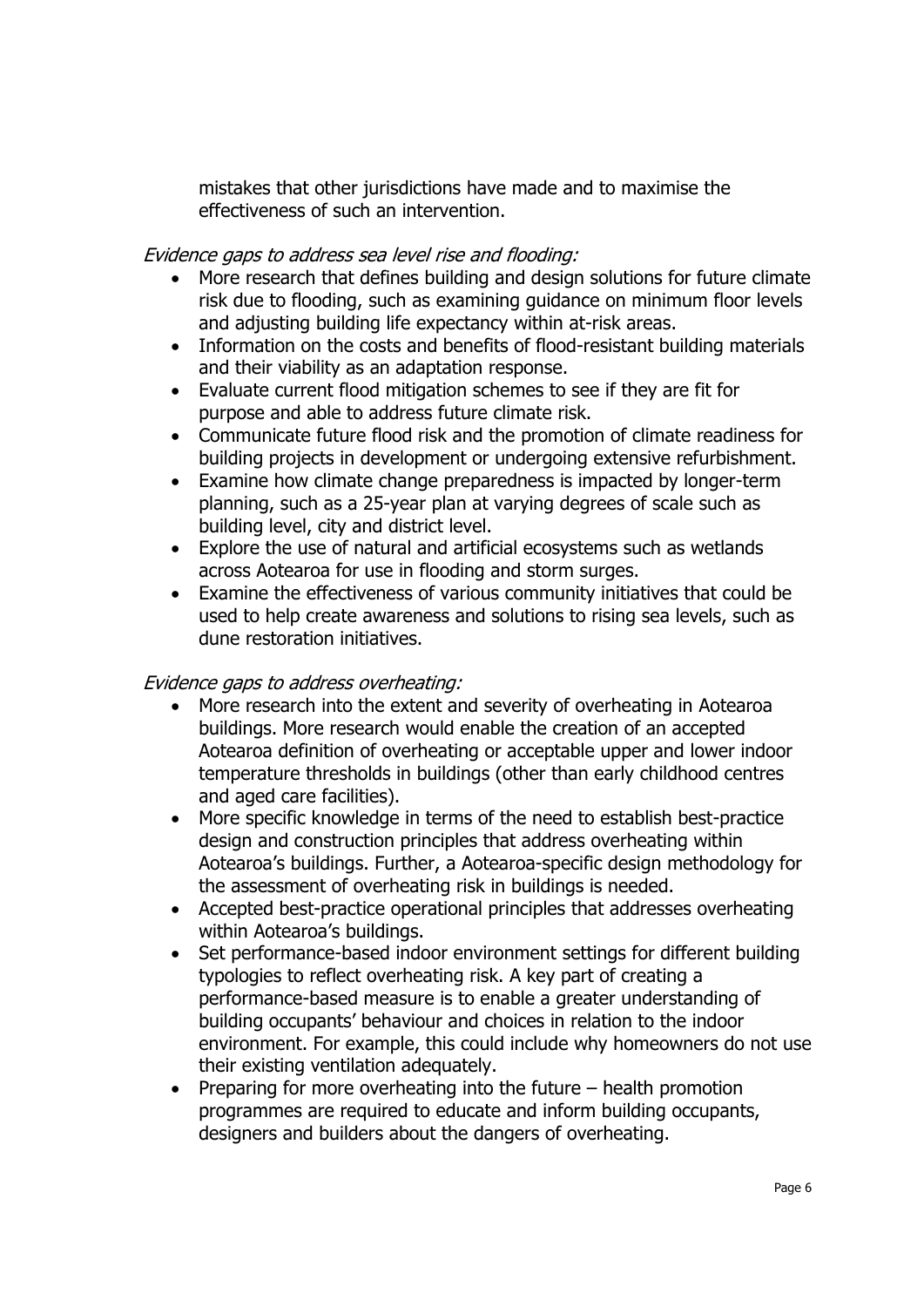## **Principle 7: Leverage co-benefits.**

BRANZ supports this principle.

The draft advice notes a number of co-benefits that could be leveraged. BRANZ has nothing further to add.

**Consultation question 2** 

**Emissions budget levels** 

**Do you support budget recommendation 1? Is there anything we should change, and why?** 

BRANZ supports the budget recommendations as a whole and the stepped approach is appropriate.

In BRANZ's response to MBIE's Building for Climate Change "Transforming Operational Efficiency" consultation, we challenged MBIE that for the building and construction industry targets should be more ambitious. MBIE were proposing (for example) fossil fuel combustion reduction from  $18 \text{ CO}_2$ e/(m<sup>2</sup>.a)<sup>3</sup> reduction to zero in 15 years. We recommended reducing the timeframe from 15 years to 10 years.

The building and construction industry in general is driven by regulation and consequently has considerable inertia to changing practice. Therefore, a shorter timeframe was encouraged to encourage and drive action.

A stepped approach is a good approach, as it can be clearly communicated and gives certainty and visibility of what is required and by when. It gives distinct points in time where step changes are made, which gives industry time to create/adapt solutions to meet the next level of performance.

## Consumption progress indicator?

See our response to Principle 2 (Decarbonising the Economy) why we see a consumption view as important.

Measurement of progress: BRANZ completed a Household Energy End-use Project (HEEP) in 2005. This provides us with a baseline level of energy use in homes across Aotearoa. We are currently undertaking a second assessment and will be able to see changes in energy use, this will be available in 2023. This,

 $3$  CO<sub>2</sub> equivalent per square meter per annum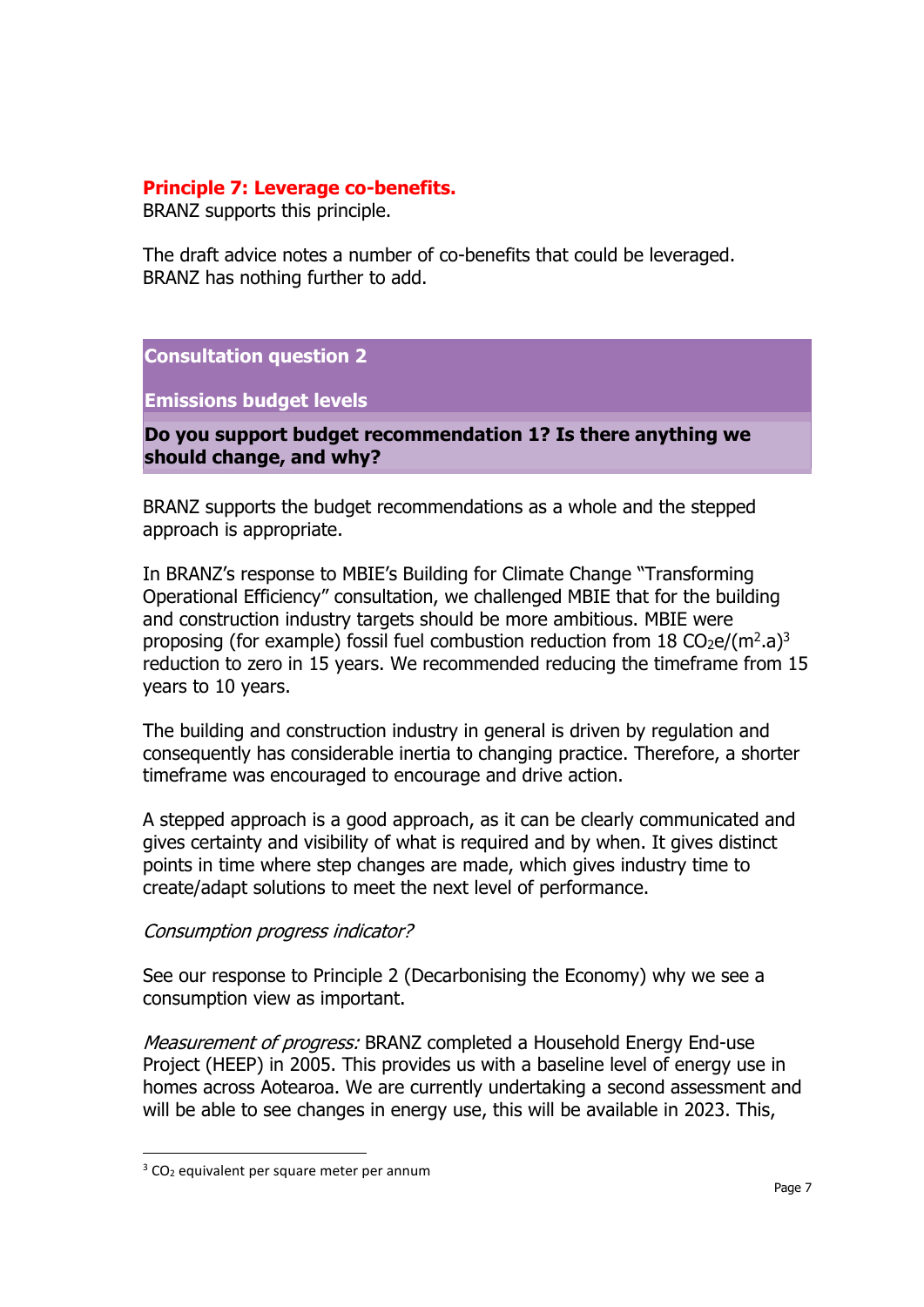and future studies, could be used by the Climate Change Commission to monitor progress towards carbon emission reduction.

**Consultation question 3** 

Break down of emissions budget

**Do you support our proposed break down of emissions budgets between gross long-lived gases, biogenic methane and carbon removals from forestry? Is there anything we should change, and why?** 

BRANZ supports the proposed breakdown of emission budgets as described in the draft advice.

The composition of "greenhouse gases" varies from sector to sector. For example, building and construction industry has little nitrous oxide emissions. Providing this level of specificity allows sectors to focus on reduction of the gases relevant to them. It will make it easier to hold the sectors, via Government, to account for their reductions.

As we described in Principle 2, carbon removal via forestry sequestration is an important option to support carbon reduction. Placing a budget on removals gives the forestry sector targets to achieve. Importantly it signals to emitters that there is "limit" and that they need to do their bit to *reduce* their emissions.

**Consultation question 4** 

Limit on offshore mitigation for emissions budgets and circumstances justifying its use

**Do you support budget recommendation 4? Is there anything we should change, and why?** 

BRANZ supports allowing and limiting offshore mitigation for emissions budgets. We think this is an interim tool while Government focusses people on long term change to decarbonise the economy.

We agree that this should only be used as a last resort after all Aotearoa-based mitigation has been exhausted. It should only be used in exceptional circumstances that are beyond Government control.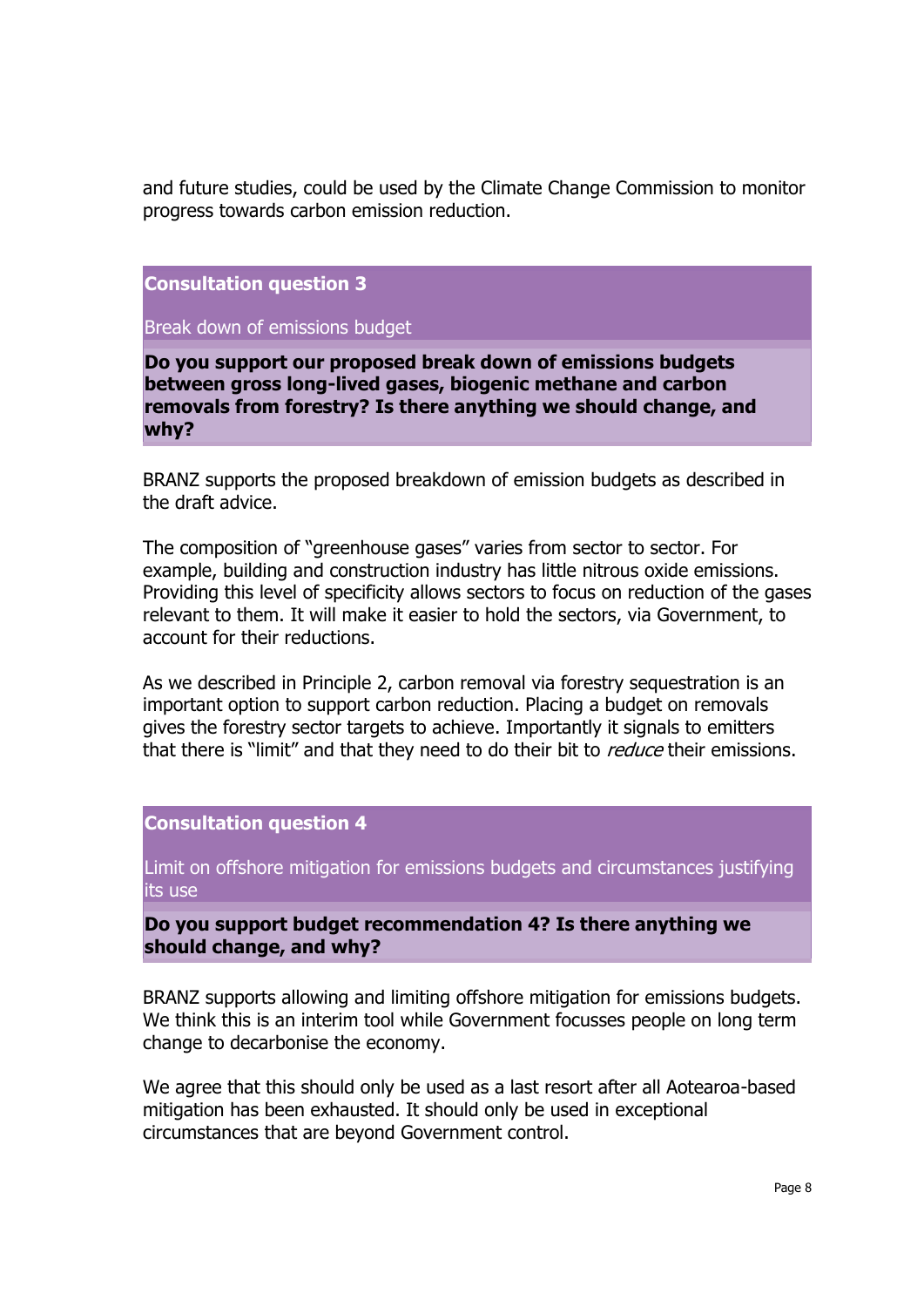As described in our response to Principle 1, Aotearoa (and other developed economies) have had the benefit of a carbon intensive economy. Limiting offshore mitigation to extreme circumstances allows Aotearoa to step into the role of a global player and not anticipating that other countries will solve our carbon reduction targets. BRANZ are not experts in international regulations but are unaware of any international obligations or regulations that may alter this view.

Allowance to use offshore mitigation should only be allowed through the Government and should be transparently and openly reported. This would allow the Climate Change Commission to monitor and report on any approved offshore mitigation. It would also allow the Climate Change Commission opportunity to comment on the appropriateness of the offshore mitigation.

**Consultation question 5** 

Cross-party support for emissions budget

**Do you support enabling recommendation 1? Is there anything we should change, and why?** 

BRANZ believes cross party support is critical to reaching net-zero carbon. The interventions that must occur need to have long term support and commitment from the key parties. Aotearoa cannot be paralysed by thinking that the "next" Government will change targets (either up or down). We need a consistent and steady approach to achieve the ambitions on net-zero carbon.

The draft advice recommends that cross-party support be obtained, and each party's position made a matter of record. This clear line in the sand will allow the Climate Change Commission to hold the parties to account and hold them to the carbon reduction path that has been agreed.

**Consultation question 6** 

Coordinate efforts to address climate change across Government

**Do you support enabling recommendation 2? Is there anything we should change, and why?** 

We support this recommendation. We are aware of many parts of the Government (and different groups within the Ministries) are working towards climate change action, but do not see a cohesive workplan (or sometimes even a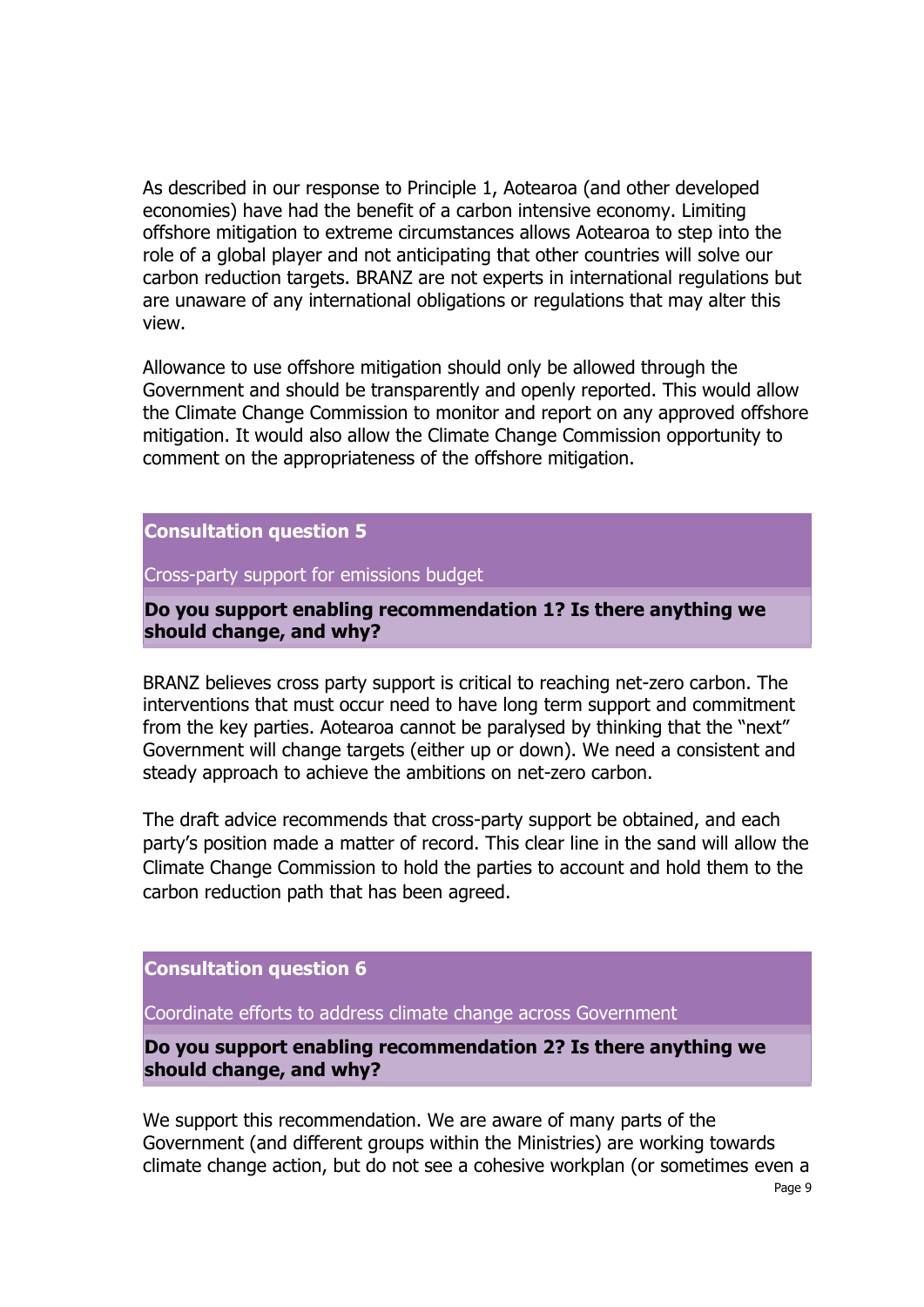coordinated effort). There needs to be clarity for the lead organisation and the mandate to enable and foster coordination. They need to be supported by the other interested agencies at the highest levels in the organisations.

For the building and construction industry we see coordination led by the Ministry of Business, Innovation and Employment (the building section). Players key to delivery include Ministry of Housing and Urban Development, Kāinga Ora, Energy Efficiency and Conservation Authority and the Ministry for the Environment.

These agencies are responsible for key legislation and enabling activities, including: Building Act and Building Code; Resource Management Act; National Policy Statements on Urban Development.

There is opportunity that as this material is refreshed/revised to "hard code" carbon reduction targets and activity into them.

Engagement with our Stakeholders has identified that the National Policy Statement on Urban Development 2020 – policy 6(e) requires local authorities to look at the "likely current and future effects of climate change". From our perspective what seems to be missing is how different bits of legislation interact which can lead to inconsistencies and confusion. This is a good example why a coordinated effort is important.

The enabling recommendation 2, is designed to coordinate the required efforts. BRANZ has nothing further to add to this.

We feel the progress indicators are appropriate to measure and report progress. The first key accountability point is for the Climate Change Commission to hold the Government to account for delivery of process indicators a. and b.

**Consultation question 7** 

Genuine, active, and enduring partnership with iwi/Māori

**Do you support enabling recommendation 3? Is there anything we should change, and why?** 

BRANZ supports enabling recommendation 3. Iwi/Māori take a multigenerational, long term view of Aotearoa. With this longevity this group will be important for guiding the long term plans and supporting delivery of them. We feel the progress indicators are appropriate.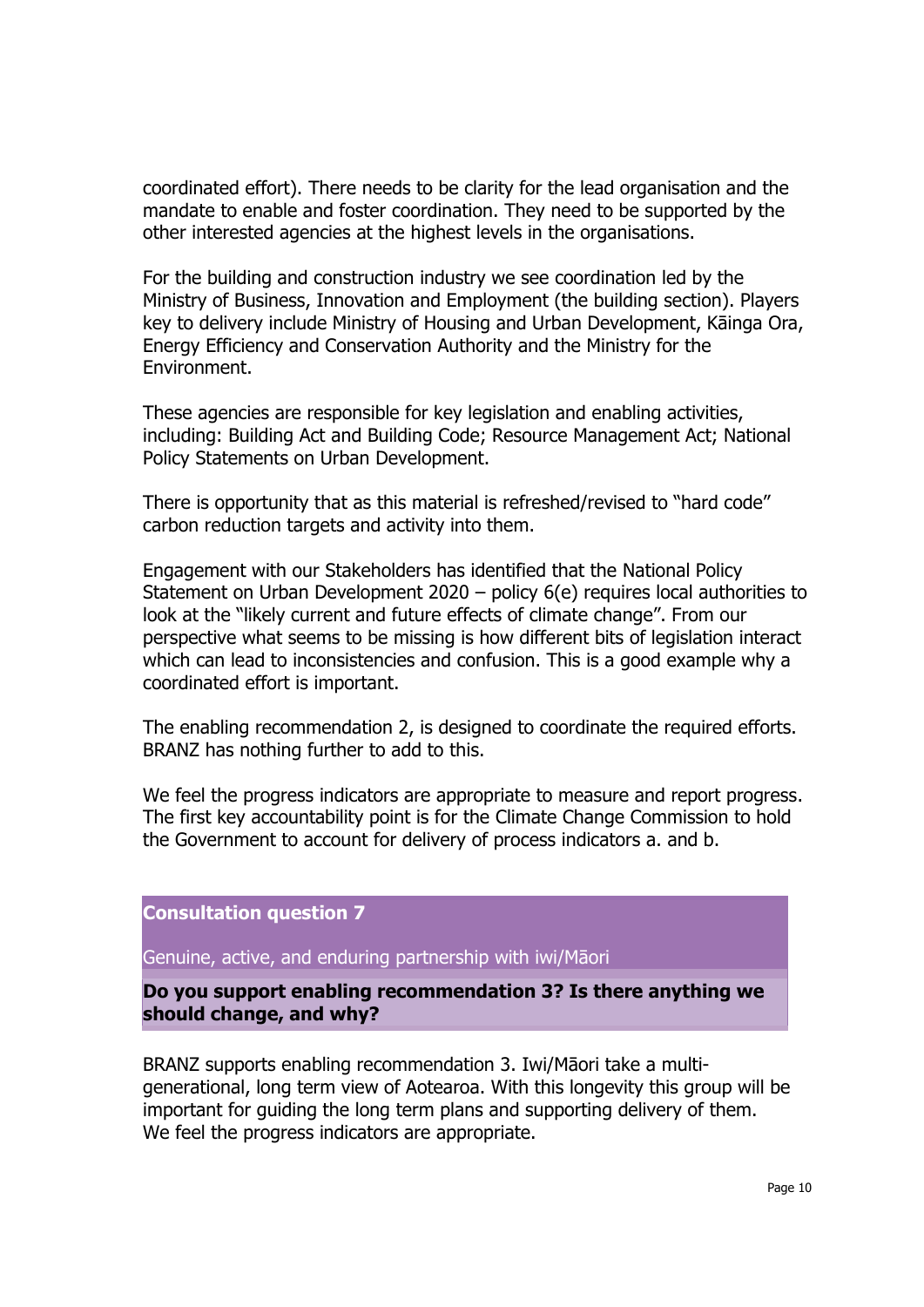Central and local government working in partnership

**Do you support enabling recommendation 4? Is there anything we should change, and why?** 

BRANZ supports this recommendation.

We believe it is critical for central and local government to work in partnership to focus on updating zoning and building regulations to support climate readiness. BRANZ recommends that Central and Local Government work hard to enact and operationalise legislation consistently across the country. We are aware that different Councils have different ways in which they interpret and apply (for example) requirements of the Building Code. A house consented in one jurisdiction can be declined in another – both Councils are using the same Building Code.

Working in partnership needs to extend to the private sector as well. We are aware that delivering public good outcomes needs investment from the private sector. Without the buy-in and support, generated through partnerships with the private sector, it is likely that barriers will form and progress towards transition will be slowed.

Aligned to our response to Consultation question 6, we recommend that advice to Government includes ensuring that the recommendations outlined in MfE's "New Directions for Resource Management in New Zealand" are adopted. In particular the Climate Change Adaption Act and to ensure this is interoperable with other key Government legislation and statements. This includes the Building Act and Building Code, and National Policy Statements on Urban Development. We hear stories of the inconsistencies between them, this creates confusion which can be addressed through partnership and coordination. Linked to this, work is required to understand how (and if) legislation like the Local Government Act is driving behaviours to support Aotearoa's climate ambitions.

We feel the progress indicators are appropriate.

We recommend adding a review of key legislation to uncover inconsistencies aimed at unlocking barriers.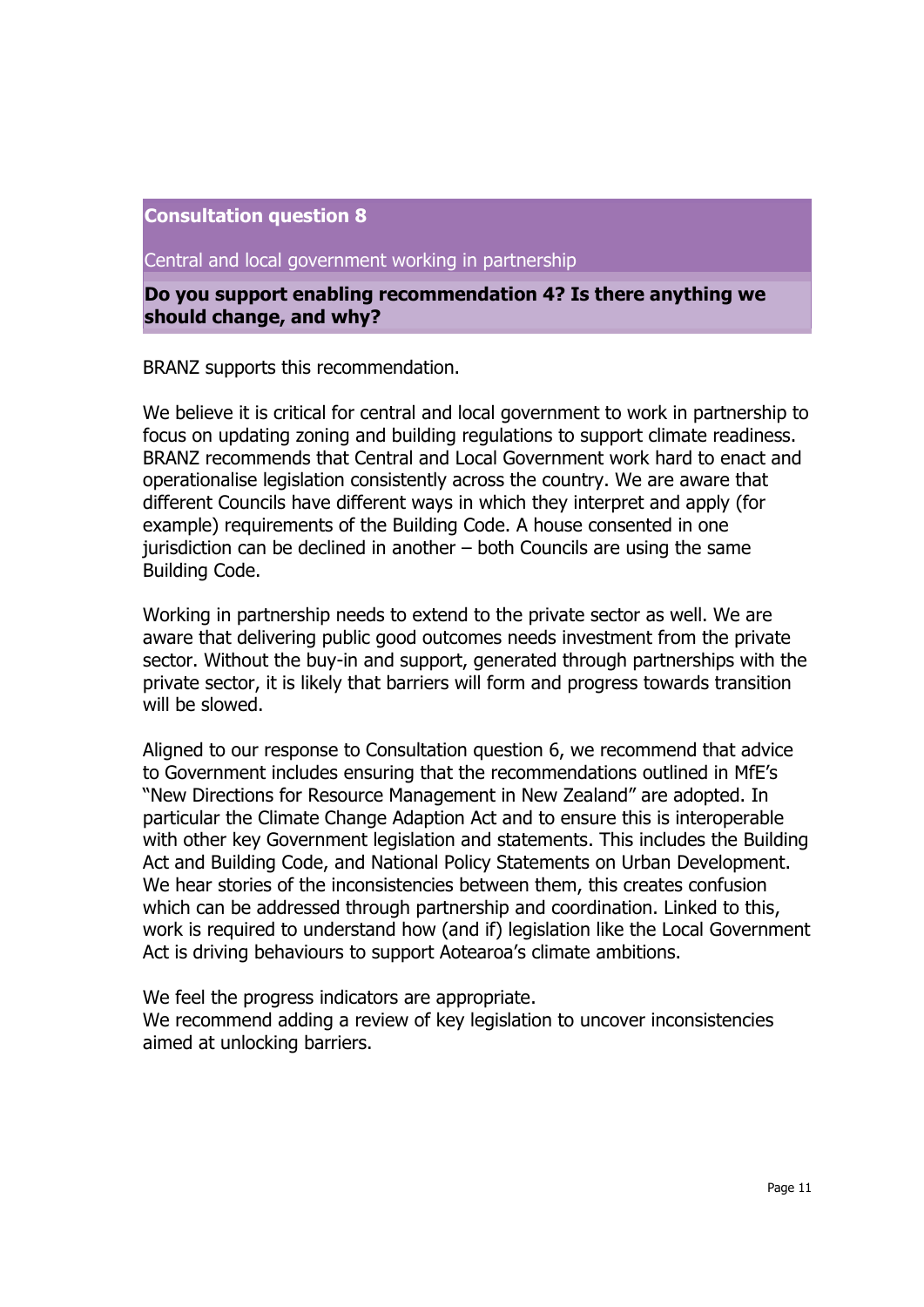Establish processes for incorporating the views of all New Zealanders

**Do you support enabling recommendation 5? Is there anything we should change, and why?** 

BRANZ supports recommendation 5. The challenge will be to develop a process for listening and responding but making sure that it does not devolved to lowest common denominator and the latest "pet fad". The Government will need wide buy-in to achieve the reduction targets. It will also have to show leadership to bring people along, and make the hard calls that Government's typically avoid due to the 3-year election cycle. This is why Consultation question 5 (above) is so important to success.

We feel that the process indicator is not ambitious enough. Government needs to act now to build momentum for action. 2030 is "only" nine years away and waiting for another 18 months for a process to be published, let alone enabled feels like missing a big opportunity to get our citizens involved early.

The target date should be 31 December 2021. If the Climate Change Commission is aware of public engagement mechanisms that have worked, then we suggest you name them in your final report.

# **Consultation questions 10 & 11**

Locking in net zero

**Do you support our approach to focus on decarbonising sources of long-lived gas emissions where possible? Is there anything we should change?** 

**Do you support our approach to focus on growing new native forests to create a long-lived source of carbon removals? Is there anything we should change, and why?** 

BRANZ supports decarbonising sources of long-lived gas emissions. We support the Climate Change Commission's position "We take the approach of reducing gross emissions where it is feasible and leave carbon removals to offset the hard-to-abate sectors."

BRANZ supports the commitment to increasing native forests, however, believes this needs to be done in a way that enables economic activity to be generated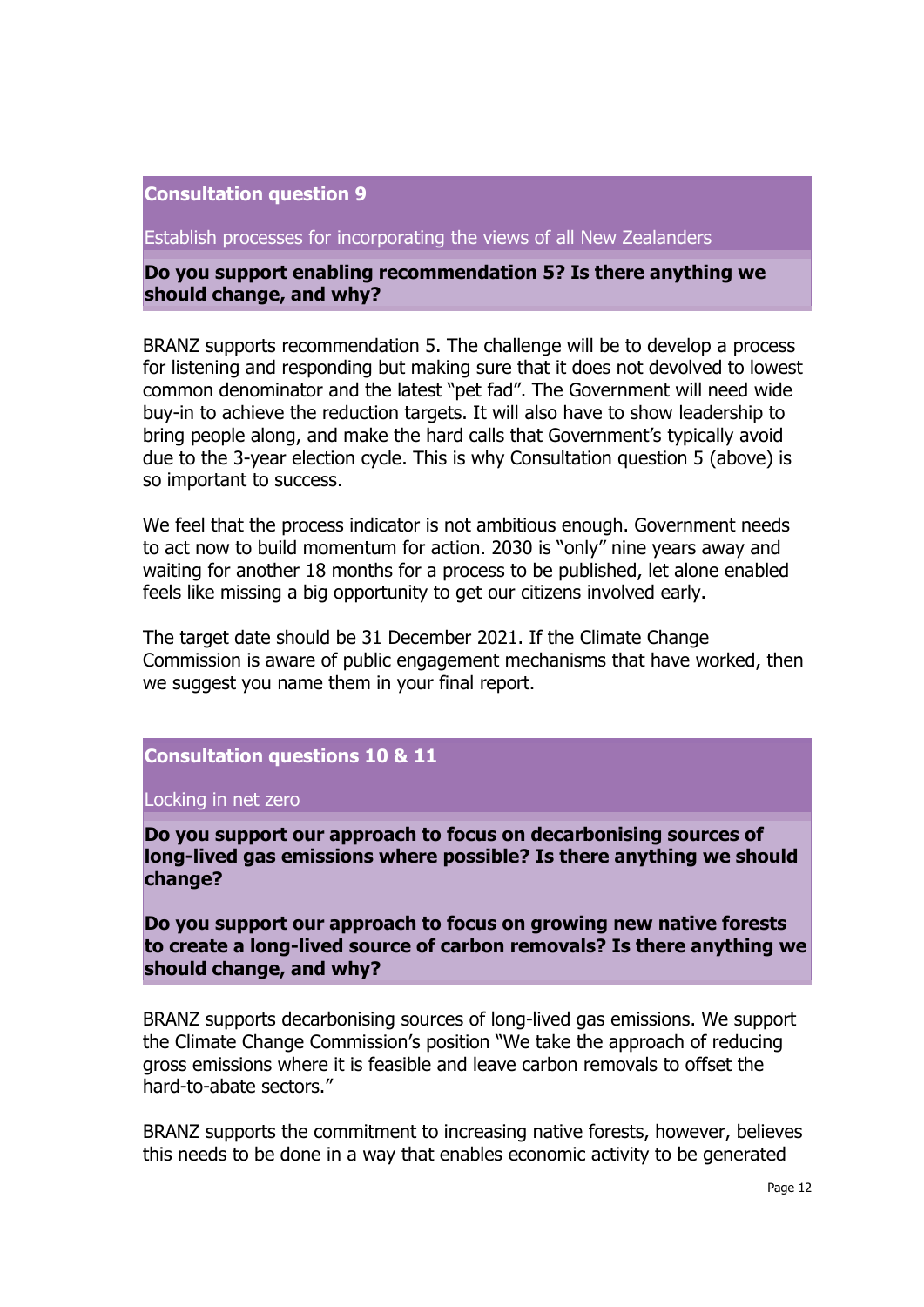from and within the new native forests. This will reduce the impact to rural communities of transitioning land use from pastoral farming and/or plantation pine forestry. Research is required to identify how best to develop plantationstyle native forests for long-lived carbon removal. This needs to allow economic activity such as selective logging for high-value wood processing, tourism and recreation, and other forms of harvesting. See Consultation question 17 for further information.

We note that with rising temperatures and more forests being planted, as identified in the draft advice, there is an increased risk of fire.

Key opportunities for the building regulatory system that the Climate Change Commission can advise Government on include the following:

- Areas prone to forest fires need to be identified so that the Resource Management Act (or its successor) and planning regulations can interact with building regulations.
- Analysis of costs and benefits of incorporating fireproof materials into forest fire-prone areas is required.
- Other jurisdictions are addressing the increased risk of forest fires. Recent changes to the Australian National Construction Code in May 2019 are an example. From this work, there is an opportunity to explore what forest fire strategies, processes and regulations would be useful for the Aotearoa context.

# **Consultation questions 12**

Our path to meeting the budgets

## **Do you support the overall path that we have proposed to meet the first three budgets? Is there anything we should change, and why?**

BRANZ supports the overall path across the first three budget periods.

The targets for buildings can be more ambitious. All Government and public buildings (including schools and hospitals) should have all fossil fuel heating (including coal and diesel) phased out during Budget 1 (not across Budget 2). Fossil fuel heating of homes and commercial buildings should be included in table 3.1 and phased out across Budget 2.

As our research (see response to Principle 2) shows, operational energy use of a building creates a larger carbon impact than its construction and materials. This primarily is determined by the building's thermal efficiency. MBIE is currently working on improvements to thermal efficiency clauses of the Building Code, the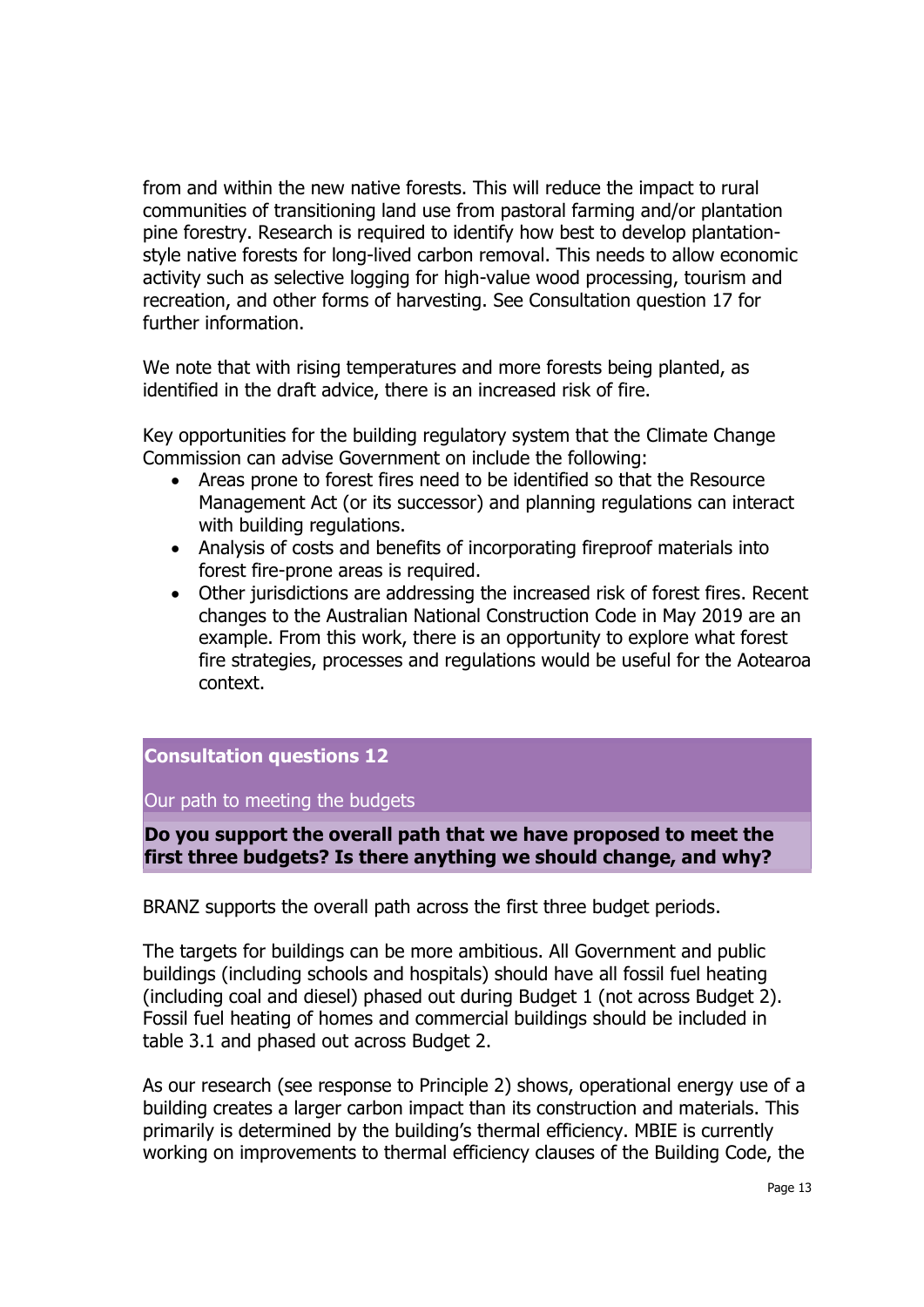consultation on that has not yet taken place. BRANZ's position will be to push hard for all new built homes and renovations/retrofits to have improved thermal efficiency by 2025 – over Budget period 1.

# Towards lifecycle assessment

The Climate Change Commission draft advice appears to show that phasing out reticulated gas and increasing energy efficiency is enough for buildings. Research undertaken in partnership between BRANZ and Massey University shows this is not the case. The draft advice and the accompanying evidence report appears not to reference this.

We are researching an absolute sustainability assessment framework to calculate carbon budgets (in line with a  $1.5^{\circ}$ C warming threshold) for Aotearoa's buildings. This is with the aim of giving designers and architects a meaningful target for individual buildings.

This work has been internationally peer reviewed, has contributed to International Energy Agency's Energy in Buildings & Communities (IEA EBC) Annex 72 research (involving research organisations from 20+ countries). The work won best paper awards at both the Sustainable Built Environment conference in Graz, Austria in 2019<sup>4</sup> and the World Sustainable Built Environment conference in 2020<sup>5</sup>, out of almost 200 papers at each conference. However, this research has not influenced the Commission's evidence base.

We illustrate key points from this research:

- Estimated (consumption-based) greenhouse gas emissions from residential buildings to 2050 is 170 MtCO $_2$ eq.
- Emissions from existing buildings is approximately two-thirds (63%), and new build approximately one-third (37%).
- Most emissions (new and existing) to 2050 arise from detached housing.
- Whilst the majority of emissions in existing housing over its life-cycle are from energy use (operational energy), the sum of materials-related impacts

<sup>&</sup>lt;sup>4</sup> Chandrakumar C, McLaren S, Dowdell D & Jaques R; A top-down approach for setting climate targets for buildings: the case of a New Zealand detached house; Sustainable Built Environment Conference 2019 (SBE19 Graz), IOP Conference Series: Earth and Environmental Science 323, Graz, Austria, 11 – 14 September 2019, doi:10.1088/1755-1315/323/1/012183

<sup>&</sup>lt;sup>5</sup> McLaren SJ, Chandrakumar C, Dowdell D, Bullen L and Jaques R; Application of absolute sustainability assessment to New Zealand residential dwellings; BEYOND 2020 – World Sustainable Built Environment Conference (November 2020); IOP Conference Series: Earth and Environmental Science 588 (2020); doi:10.1088/1755-1315/588/2/022064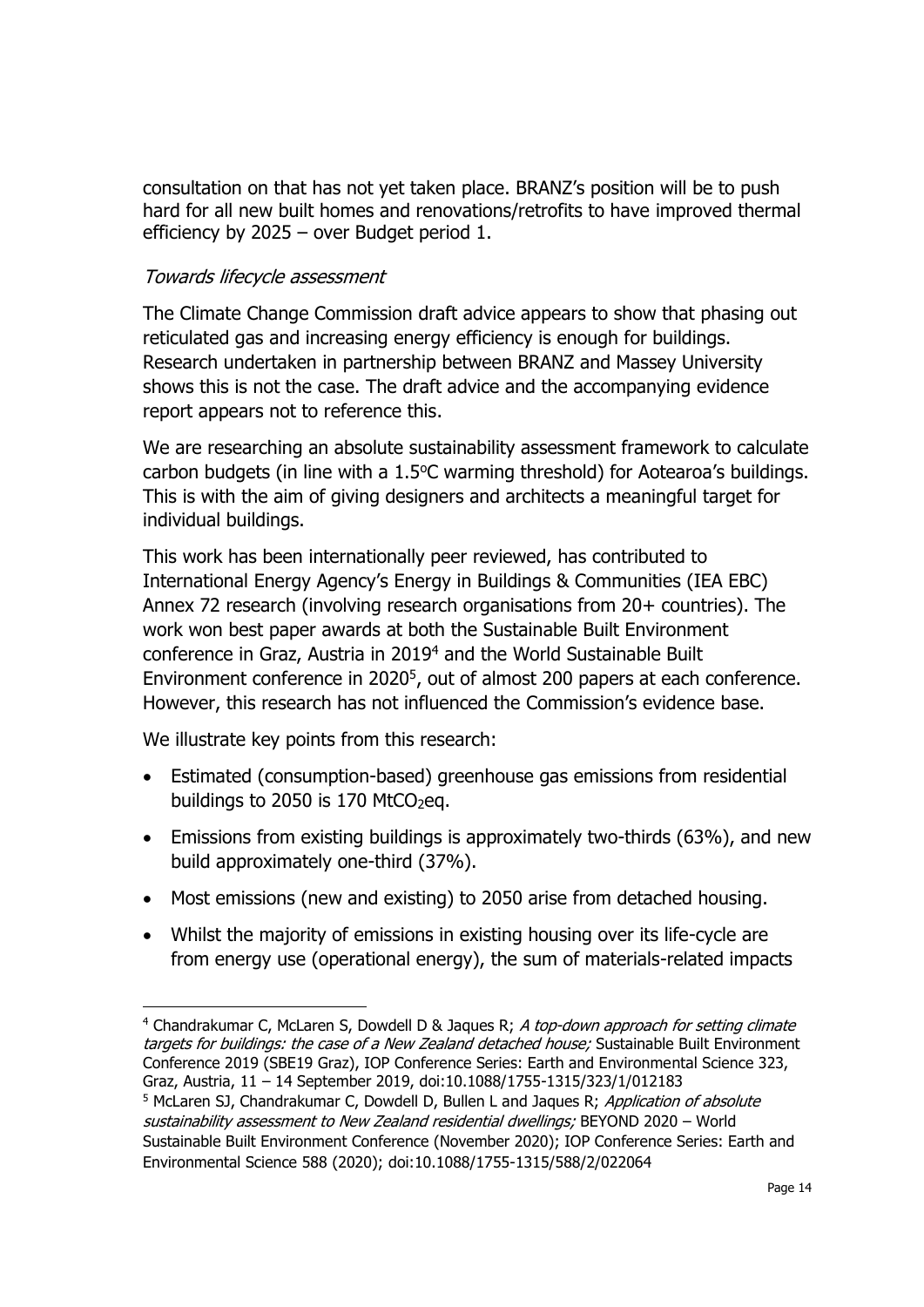(products, construction phase, maintenance, and replacement) in new building's is greater than emissions from energy use.

Furthermore, the work illustrates the current discrepancy between the carbon footprint of the new residential buildings we are constructing and using, and the available carbon budget.

The carbon budgets have been developed for residential and commercial buildings are now embedded into BRANZ's LCAQuick v3.4.3 [www.branz.co.nz/lcaquick](http://www.branz.co.nz/lcaquick) (which calculates whole-of-life carbon and other environmental impacts). We are finishing research around the sensitivity of the calculated carbon budgets to a range of variables. We anticipate this will be published in April 2021.

Further examples have been published and presented by BRANZ and Massey University<sup>6</sup>,<sup>7,8,9</sup>.

<sup>6</sup> Dowdell, D. MacGregor, C. Jaques, R. Berg, B. & J. Butler (2021) 'The greenhouse gas emissions of stand-alone residential houses in New Zealand: challenges and opportunities' in L. Grant, H. Viggers & P. Howden Chapman Eds Improving Buildings, Cutting Carbon. Steele Roberts Aotearoa, pp 39-48

 $7$  Chandrakumar, C., McLaren, S.J., Dowdell, D. and Jaques, R. (2020) A science-based approach to setting climate targets for buildings: The case of a New Zealand detached house. Building and Environment,169, p.106560

<sup>&</sup>lt;sup>8</sup> McLaren SJ, Chandrakumar C, Dowdell D, Bullen L and Jaques R (2020) Application of absolute sustainability assessment to New Zealand residential dwellings; BEYOND 2020 – World Sustainable Built Environment Conference (November); IOP Conference Series: Earth and Environmental Science 588 (2020); doi:10.1088/1755-1315/588/2/022064

<sup>9</sup> Chandrakumar C, McLaren S, Dowdell D & Jaques R (2019) A top-down approach for setting climate targets for buildings: the case of a New Zealand detached house; Sustainable Built Environment Conference 2019 (SBE19 Graz), IOP Conference Series: Earth and Environmental Science 323, Graz, Austria, 11 – 14 September, doi:10.1088/1755-1315/323/1/012183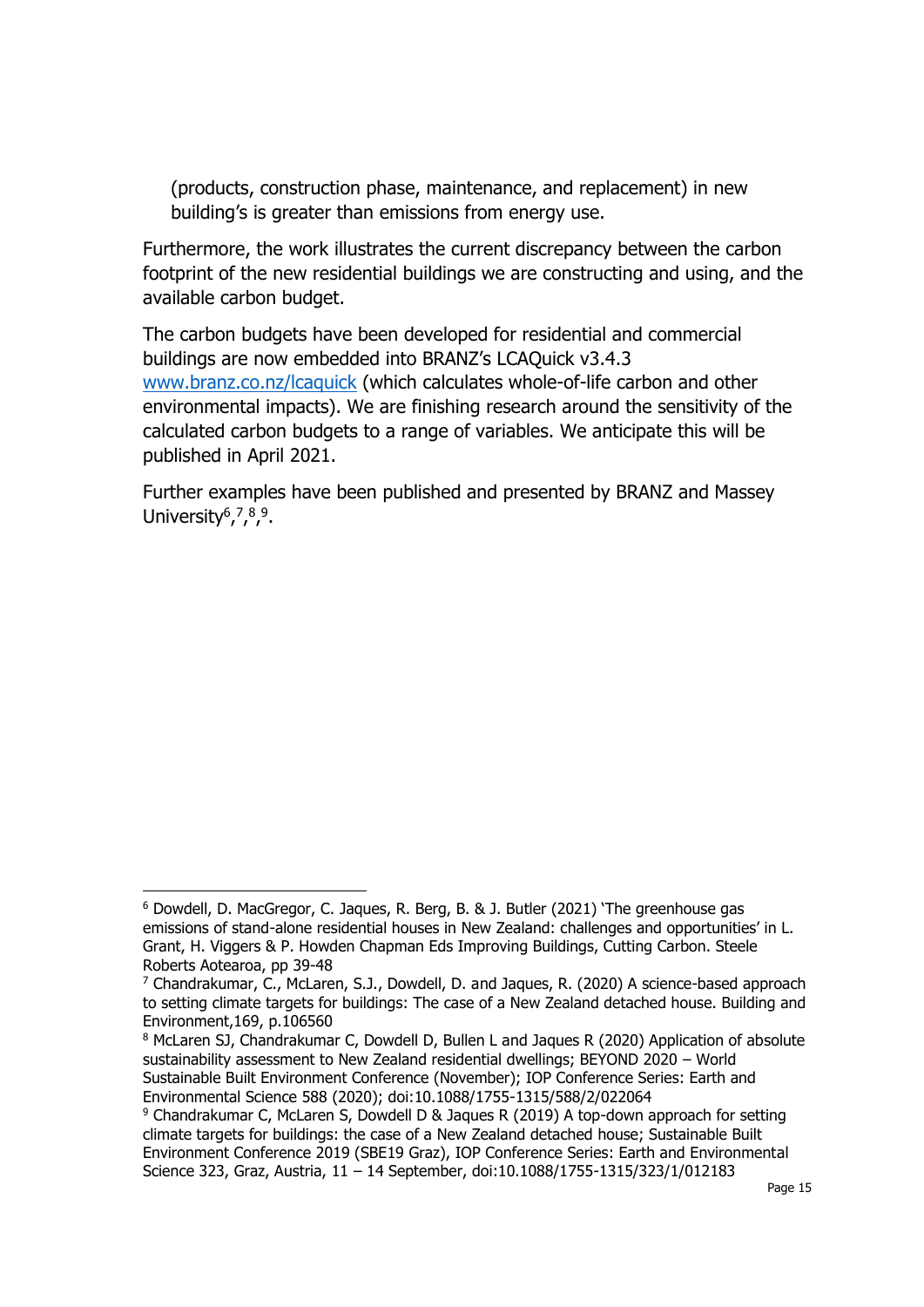

**Carbon footprint of ten residential stand-alone houses**

The six houses on the right are all high-performance houses designed to be more energy efficient than current New Zealand Building Code clause H1 'Energy Efficiency' settings. Despite this, all houses are significantly higher than the calculated carbon budget. To meet carbon reduction targets a standalone home  $(198m<sup>2</sup>)$  needs to emit no more than 35 tonnes of CO<sub>2</sub> equivalent over its 90 year lifetime. This is represented by the bottom grey collar on each house in the figure above. The selection of building materials high in embodied carbon, carbon intensive practices, high operational carbon from the use of plug loads and water heating pushes houses above the carbon budget **before** they are occupied.

Improved energy efficiency in Aotearoa buildings is important and should not come at any embodied carbon cost. Operational emissions occur incrementally over decades and will be expected to decline over time with decarbonising of grid electricity supply. Most embodied emissions occur immediately (with manufacture of materials). Consideration of embodied and operational carbon is important to ensure we are not achieving longer term energy-related emissions gains at the expense of short-term embodied emissions. This can happen using a production-based carbon accounting approach. Considering embodied carbon is important for retrofitting existing buildings as well.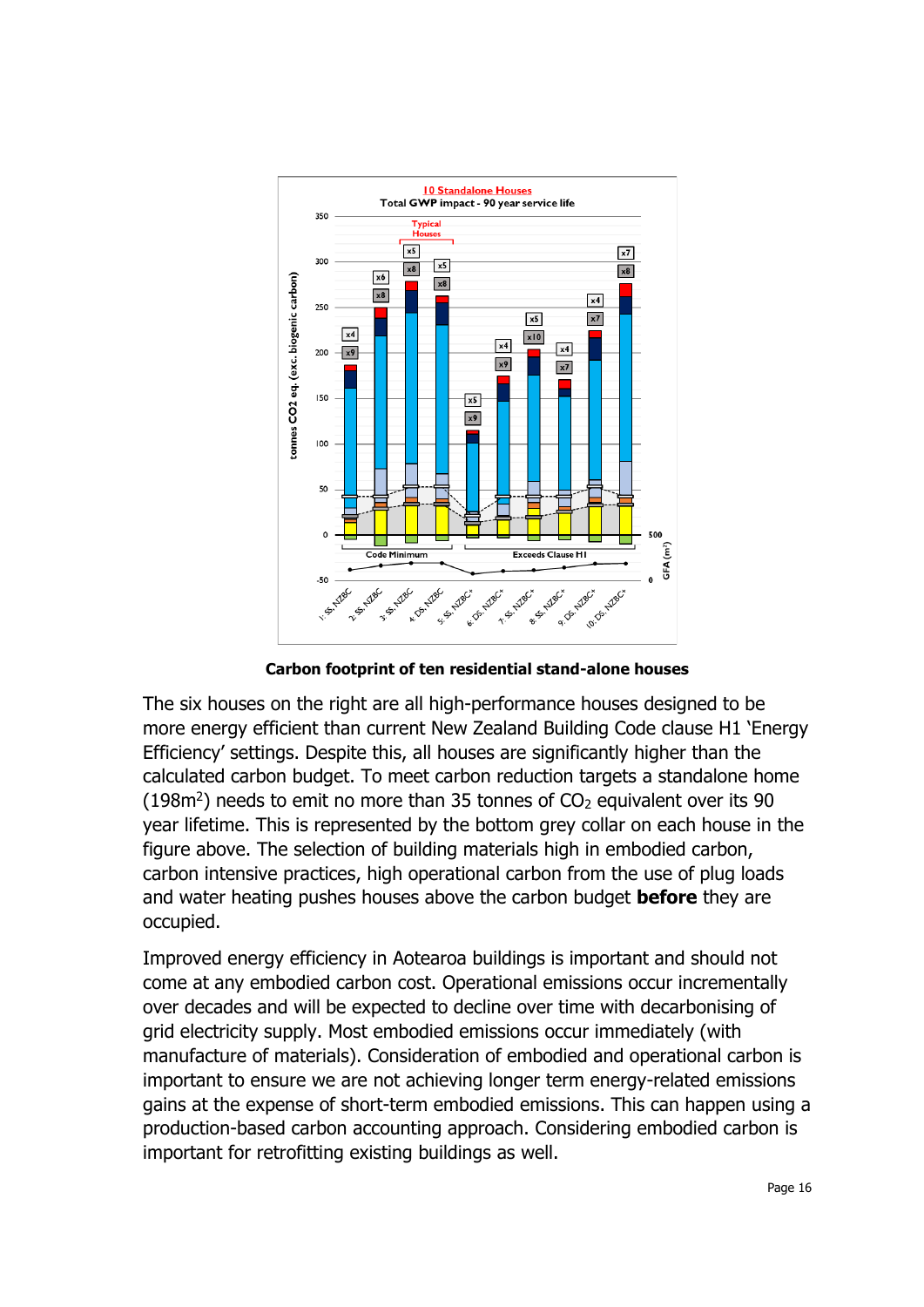Effective, site-sensitive design that incorporates good passive solar design principles and careful selection of materials is critical in reducing both embodied and operational carbon. Whilst this is acknowledged in the Climate Change Commission evidence base, it does not appear in the draft advice.

BRANZ acknowledges that we need to improve the performance of Aotearoa's houses. There is a view that better-informed consumers could help by demanding better-performing houses. Therefore, BRANZ has undertaken research that examines the information currently available to consumers about house building: [www.branz.co.nz/pubs/research-now/changing-behaviour/2](http://www.branz.co.nz/pubs/research-now/changing-behaviour/2-mapping) [mapping.](http://www.branz.co.nz/pubs/research-now/changing-behaviour/2-mapping)

We **recommend** that the Climate Change Commission's advice to Government should include the following key mitigation strategies:

- Improve building energy efficiency through retrofitting existing detached housing to address operational energy reduction.
- Require that during the design phase of a  $new$  build, consideration of materials selection to reduce carbon emissions is undertaken.
- Develop a roadmap to enable consumers to make informed choices which are based on consideration of low carbon buildings.

To measure the of progress the Government could require all buildings to have a lifecycle analysis conducted. Overtime, as thermal efficiency (as well as new products and building techniques) improve, the calculated carbon footprint will reduce. The Climate Change Commission would be able to collect and report this data.

There are tools, including BRANZ's LCAQuick which can perform this task. This free tool is available for download on the BRANZ website: [https://www.branz.co.nz/environment-zero-carbon](https://www.branz.co.nz/environment-zero-carbon-research/framework/lcaquick/)[research/framework/lcaquick/](https://www.branz.co.nz/environment-zero-carbon-research/framework/lcaquick/)

A further contribution that buildings can make that will reduce carbon is around waste management. BRANZ research has shown that with good recycling and reuse infrastructure in place, there are many opportunities to divert building construction and demolition waste from landfill. See Consultation question 18 for more detail.

We would support the Climate Change Commission advice to Government to develop and operationalise a waste management strategy.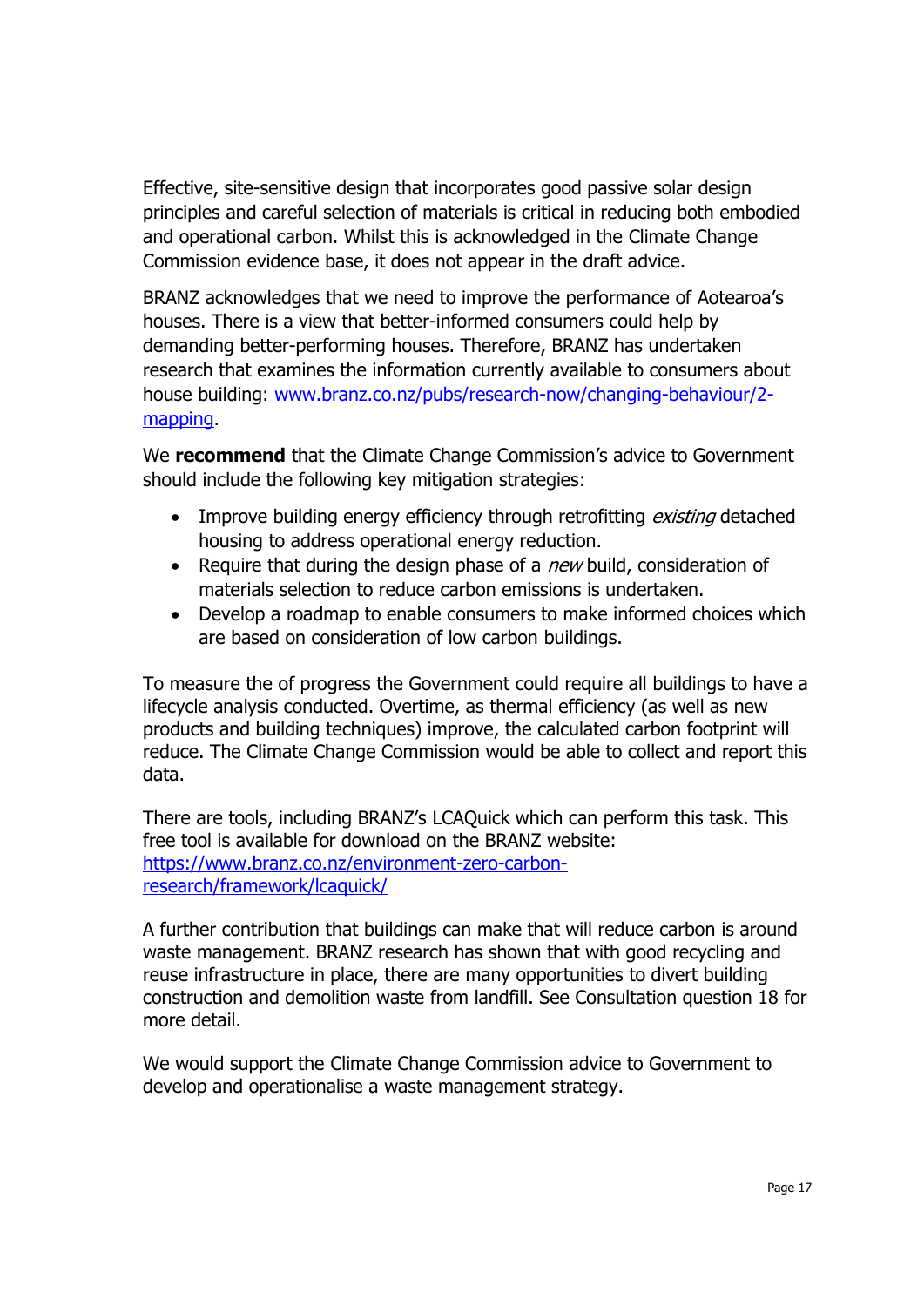An equitable, inclusive and well-planned climate transition

**Do you support the package of recommendations and actions we have proposed to increase the likelihood of an equitable, inclusive and wellplanned climate transition? Is there anything we should change, and why?** 

BRANZ supports an equitable, inclusive, and well planned climate transition to a thriving, climate-resilient and low emissions future.

- We acknowledge that low income and vulnerable people are likely to be impacted (by increasing costs) and will need additional support through the transition
- We know that the building and construction work force will need to gain new skills through training to accelerate and support the transition. We do not know what these are yet, BRANZ is currently undertaking a research project aimed at determining these.
- There are likely to be building and construction workers who may lose their jobs due to the shift from high emissions (e.g., concrete and steel industry). More work is required to understand the impacts.
- We feel that the large building and construction firms and group home builders would be able to commit to and transition faster than the thousands of small building companies that exist in Aotearoa. Work needs to be done to understand the impact on small companies and support required for their transition.
- We have stated above that we support the Government improving the standards for energy efficiency through the Building Code. Our response to the upcoming consultation is to implement these improvements "hard and fast".
- We support the concept of the Warm-up New Zealand scheme, but also support the advice to assess its scale and pace. We think the scale should be extended and potentially made mandatory for all homes, especially as they undergo renovation. BRANZ research into the benefits of "better than code" insulation clearly shows the link between better insulation and better health. Homes still need to be heated, but we have found through improved insulation that internal temperatures are closer to the World Health Organisation's recommended 18°C. The focus therefore should be transition to low carbon, efficient heating solutions.
- We support the need for better information/data of the co-benefits of climate policy. BRANZ would be able to support work in this area in its relation to building and construction.
- BRANZ is completing a piece of research on Marginal Abatement Cost Curves (MACC). A MACC provides a simple visualisation of the cost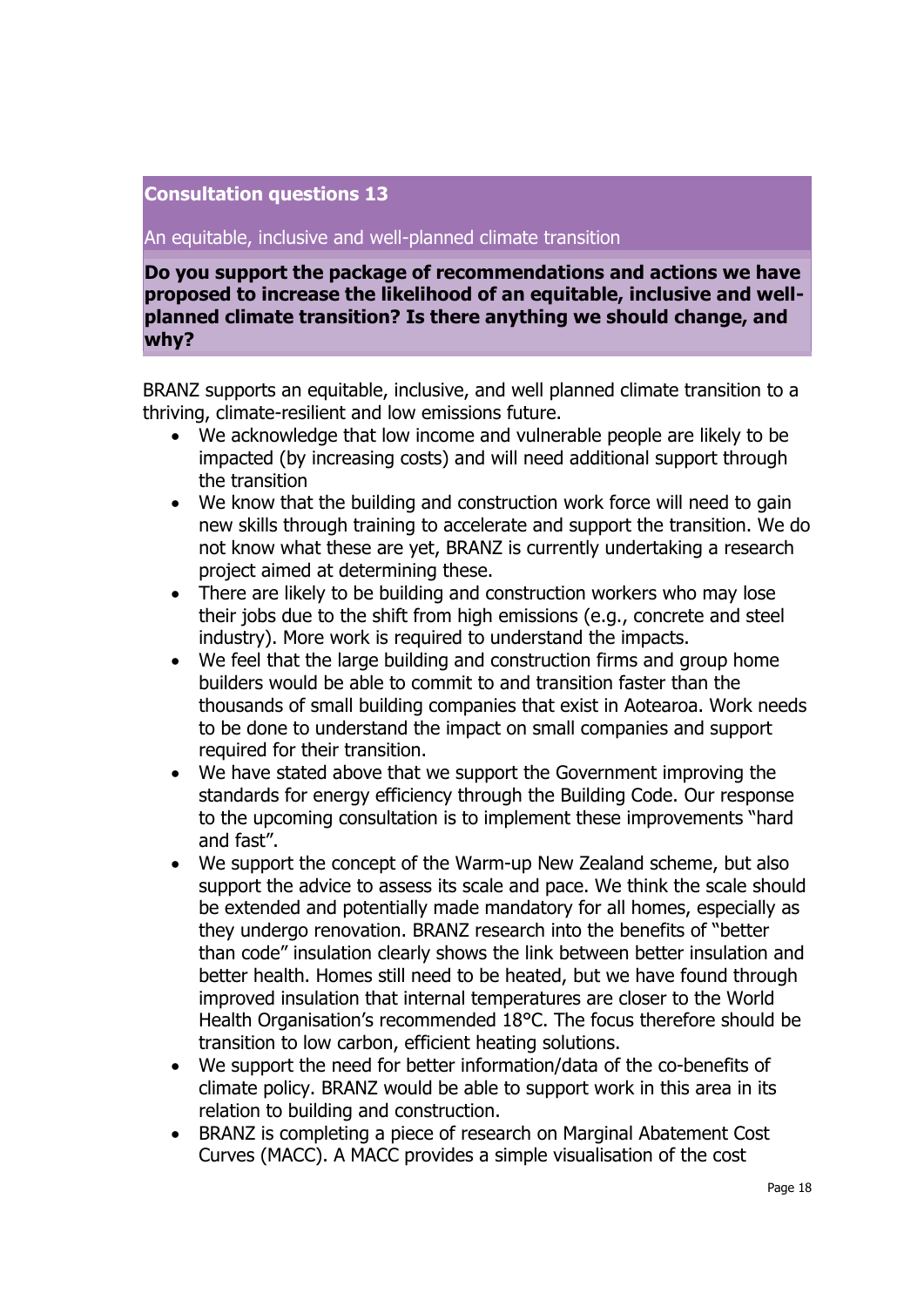effectiveness of a range of interventions aimed at reducing greenhouse gas emissions in terms of cost per tonne of carbon dioxide  $(\frac{4}{\epsilon}\text{CO}_{2e})$ equivalent saved. It provides a clear comparison of the range of interventions available, based on their relative cost per tonne of carbon saved, by grouping intervention options from least to highest cost per tonne. This work could guide the choices that the building and construction sector make and will be available later in 2021.

### **Consultation question 14**

#### **Transport**

## **Do you support the package of recommendations and actions for the transport sector? Is there anything we should change, and why?**

BRANZ supports the recommendations for the transport sector. We recommend that Government consider changes to the Building Code to reflect the shift to an electrified fleet, for example requiring fire-safe charging points to be included in new buildings.

COVID-19 has shown how adaptable Aotearoa is to working differently, particularly remote working. The vast investment in internet fibre infrastructure has paid off. However, we consider that more emphasis needs to be placed on remote working approaches to reduce transport volumes and carbon emissions. More work may be required to understand what the difference could be and how to incentivise this practice.

### **Consultation question 15**

Heat, industry and power sectors

**Do you support the package of recommendations and actions for the heat, industry and power sectors? Is there anything we should change, and why?** 

BRANZ makes the following suggestions regarding the necessary action points:

• The Climate Change Commission should include in necessary action 5 that the Government decide how to incentivise uptake of micro-generation systems, e.g., solar photo-voltaic power generation. This should include better strategies and prices for micro-generators selling back surplus power to the grid.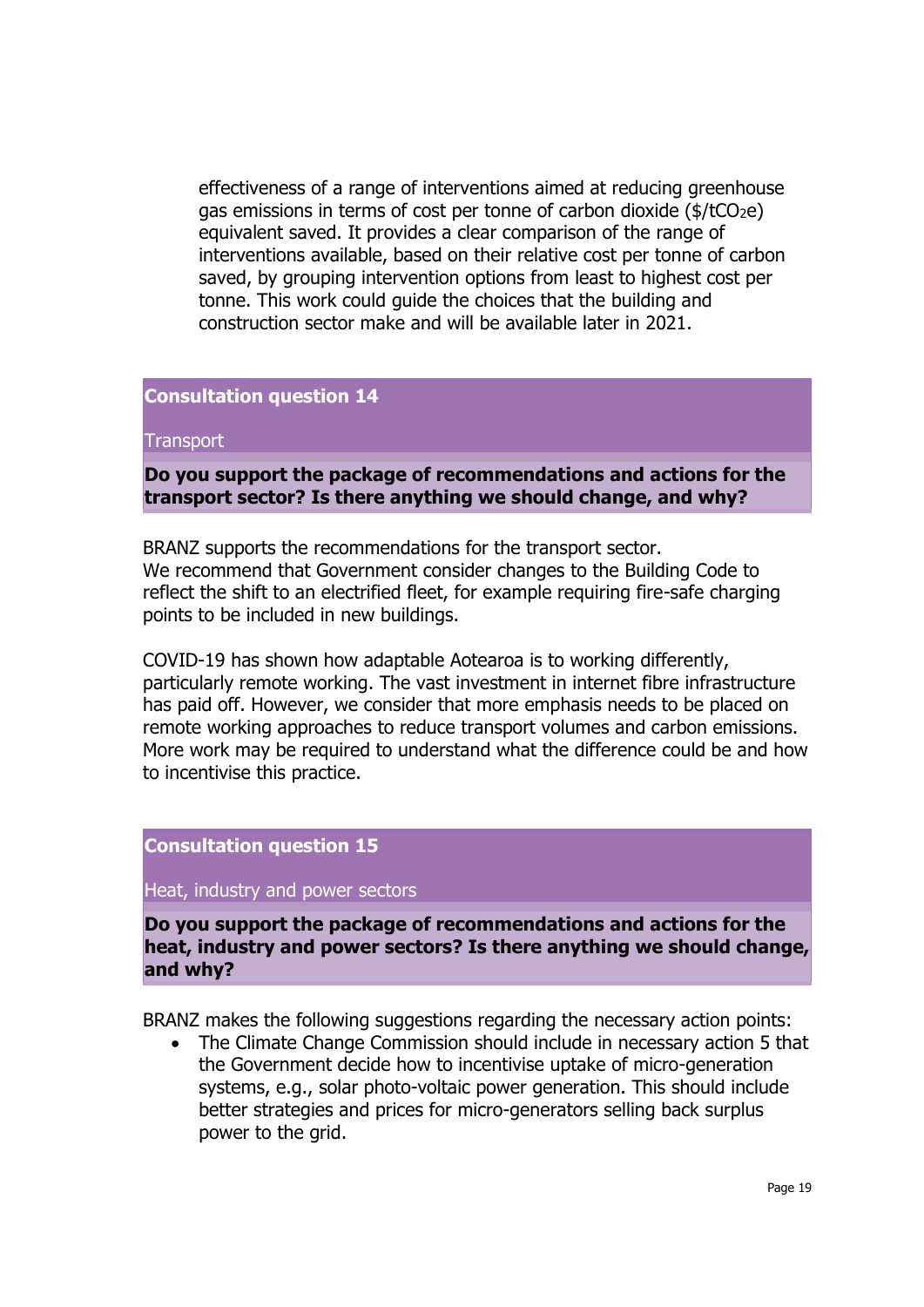- Under necessary action 5, point  $d th$  is should be strengthened from "assess" to "support electricity distributors to be equipped, resourced…".
- Under necessary action 8. We know that in Aotearoa some of the hard-toabate industries, like steel and aluminium production, are amongst the lowest carbon emitting processes globally. A risk, not cover in the draft advice, is that cheaper, dirtier off-shore products are imported to Aotearoa to off-set the potential cost increases due to the transition. Climate Change Commission should recommend to Government that imported materials are treated transparently in terms of their carbon footprint and not adversely impact the efforts Aotearoa is undertaking.
- As covered previously, we support Necessary action  $9 -$  and will be calling on Government to make the standard changes "hard and fast".

#### **Agriculture**

**Do you support the package of recommendations and actions for the agriculture sector? Is there anything we should change, and why?** 

BRANZ has nothing to add to this question.

## **Consultation question 17**

### **Forestry**

**Do you support the package of recommendations and actions for the forestry sector? Is there anything we should change, and why?** 

BRANZ has commented on forests in Consultation question 10 & 11.

Use of native timber in buildings is encouraged if it can be produced economically and sustainably. It is long-lived and durable and therefore is an ideal product. Its use would decrease the need for timber treatment (required for pine timber products) and reduce the need for imported engineered wood products. It does take longer to reach maturity, so there is work to be performed to understand the full benefit of using native timbers as a long term carbon sink.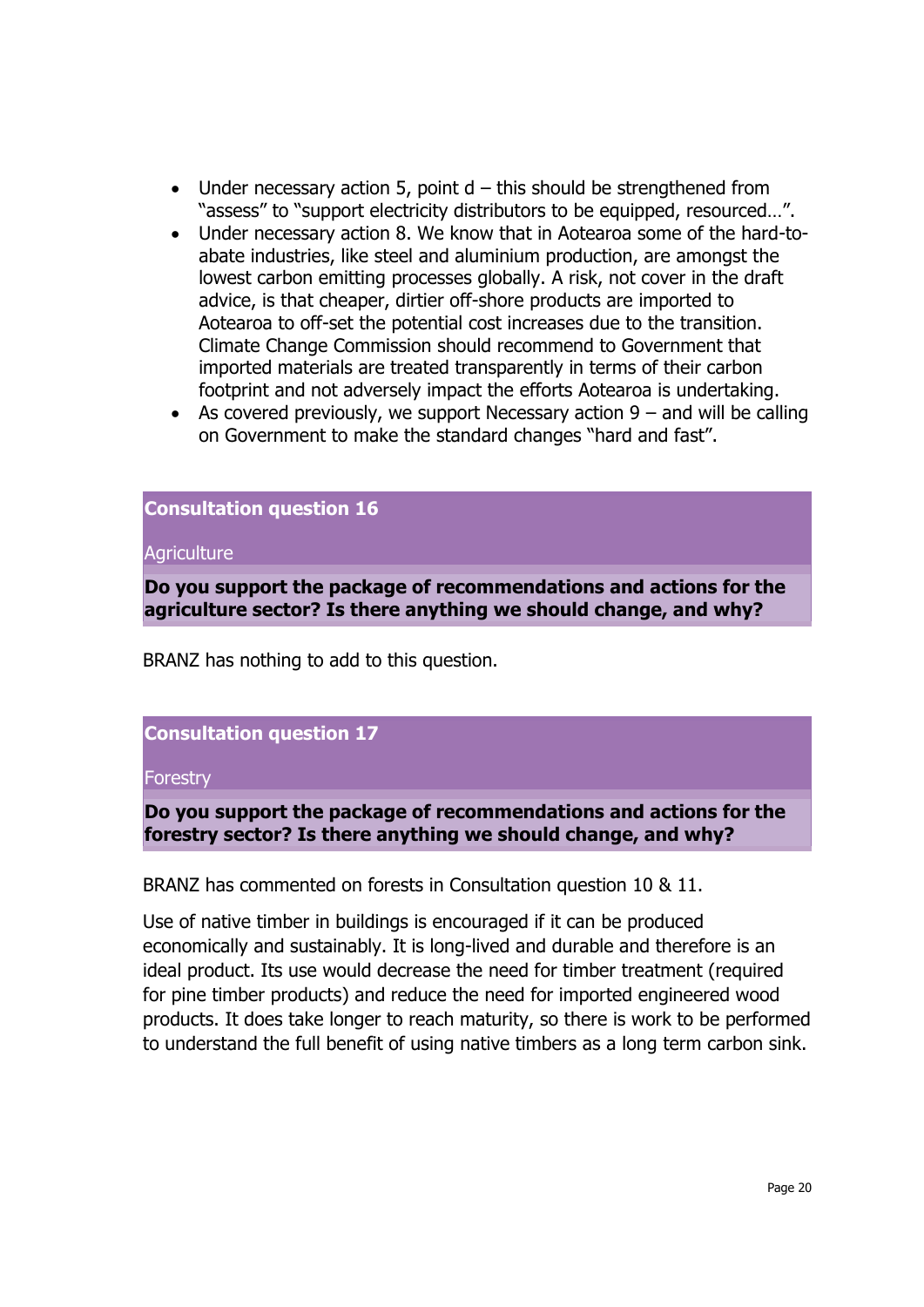#### **Waste**

## **Do you support the package of recommendations and actions for the waste sector? Is there anything we should change, and why?**

BRANZ supports the recommendations for Consultation question 18.

We recommend that the Climate Change Commission advise Government to develop a building and construction waste management roadmap aimed at reducing, reusing and recycling building and construction waste. Waste is a particular concern for the building and construction industry. It has been estimated that construction and demolition waste may represent up to "50% of all waste generated in New Zealand" – Greater Wellington Regional Council. BRANZ research has identified the industry willingness to support waste reduction but is this often impacted by the lack of cost effective infrastructure.

BRANZ has resources available that can assist industry to address construction and demolition waste, such as Resource Efficiency in the Building and Related Industries or REBRI [\(https://www.branz.co.nz/sustainable-building/reducing](https://www.branz.co.nz/sustainable-building/reducing-building-waste/rebri/)[building-waste/rebri/\)](https://www.branz.co.nz/sustainable-building/reducing-building-waste/rebri/).

# **Consultation question 19**

Multisector strategy

# **Do you support the package of recommendations and actions to create a multisector strategy? Is there anything we should change, and why?**

BRANZ supports the package of recommendations and actions to create a multisector strategy.

For the building and construction sector, we recommend the Climate Change Commission advises Government to focus on behavioural changes to:

- Design carbon "out" of new buildings residential and commercial.
- Consider what options there are to incentivise the consumer to choose the low carbon option, not the lowest cost option.
- Improve building practices that are focussed on high performance details and construction.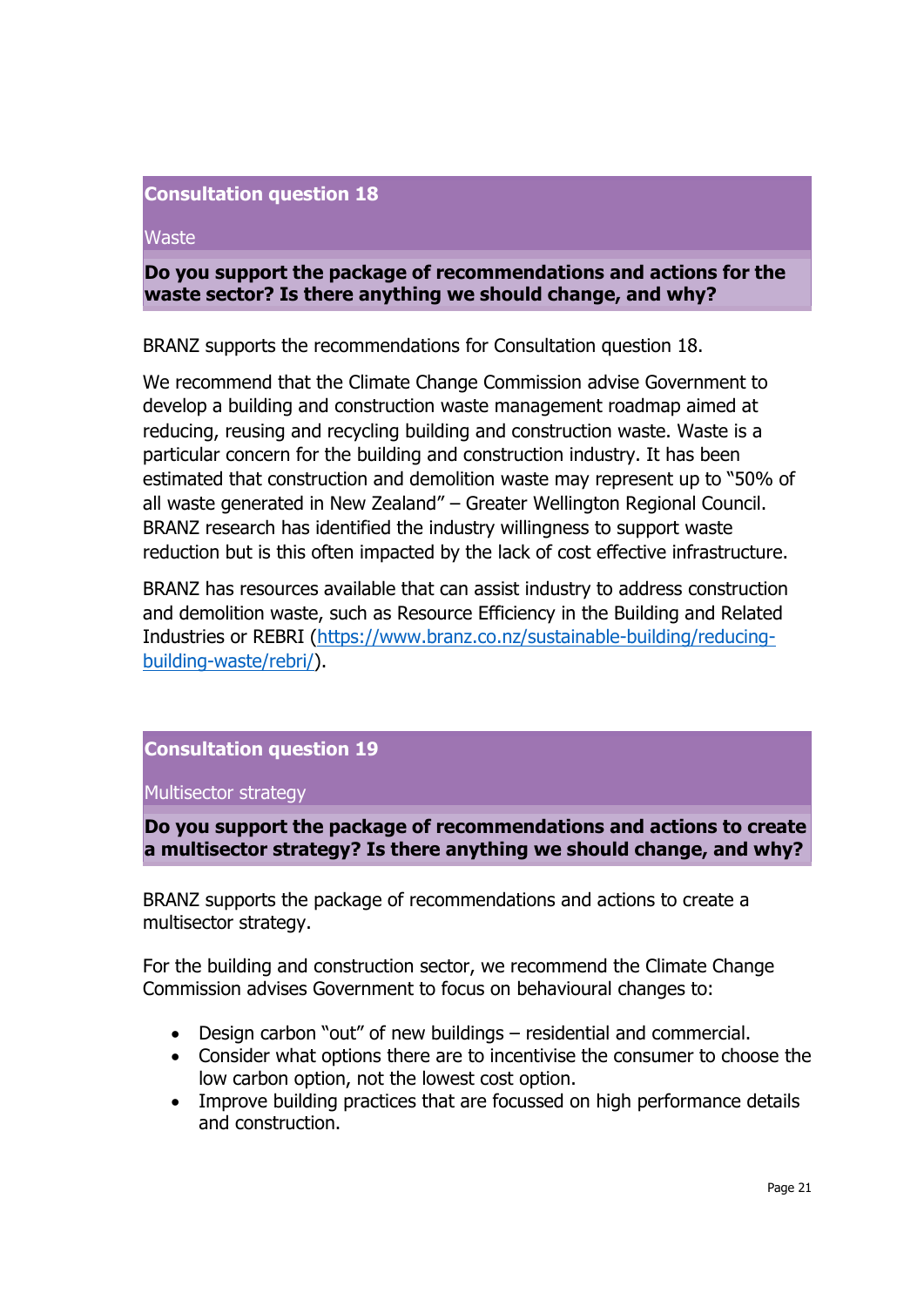- Develop and consistently use Government procurement guidelines that have an emphasis on reducing climate impacts and not on reducing building cost.
- Enable understanding and engagement with a circular economy. BRANZ sees that more work to understand the circular economy as it relates to the building and construction sector is needed.
- Make visible and transparent the emissions profiles of all materials used in Aotearoa. Government could ban the use of materials without such a published public profile.

Rules for measuring progress

**Do you agree with Budget recommendation 5? Is there anything we should change, and why?** 

We support the planetary boundaries approach taken in addressing climate change mitigation. We acknowledge that the Climate Change Commission has primarily focused on the calculation of a production-based carbon emissions accounting methodology as it is outlined in the Climate Change Response (Zero Carbon) Amendment Act 2019. Furthermore, this approach is also undertaken by other international organizations.

However, we believe the Climate Change Commission should provide a more ambitious response than what the draft advice suggests. This is to be more reflective of the recent, compelling building-related climate science. We advocate for building-related emissions reduction budgets to be examined from both a consumption-based approach as well as a production-based approach.

The draft advice appears to miss existing peer reviewed, Aotearoa specific research from literature and conferences proceedings. The Chandrakumar et al  $(2019)^{10}$  paper provides opportunity to draw on insights obtained through a different lens of consumption-based accounting that can be used to help emission reduction strategies. Key comments are:

• The work by Chandrakumar is more refined and does not have the gross approximation of the Statistics New Zealand work. There work has assumed that imports have the same emissions content as outputs of the

 $10$  Chandrakumar C, McLaren SJ, Malik A, Ramilan T & Lenzen M (2019); Understanding New Zealand's consumption-baesd greenhouse gas emissions: an application of multi-regional inputoutput analysis; The Int J of LCA;<https://doi.org/10.1007/s11367-019-01673-z>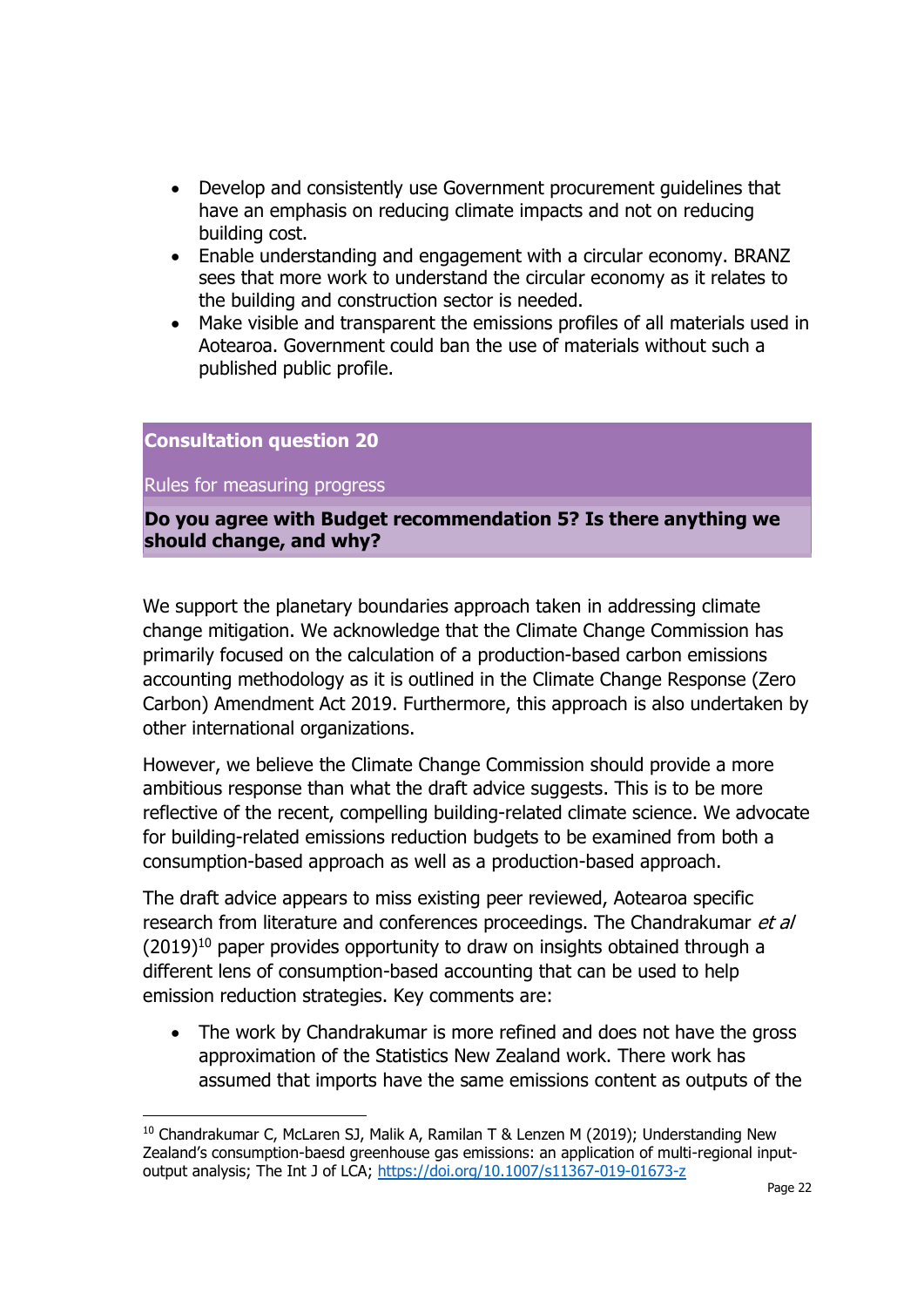same industry in New Zealand. Respecting the limitations of consumption (and production-based accounting) the work concluded that both approaches should be used in a complementary way when developing climate policies.

- Respecting the Commission's preference to use a production-based approach, where good quality, New Zealand-relevant research exists in peer reviewed sources, this should be taken into account.
- Chandrakumar illustrates that the construction sector is a significant importer of carbon due to demand and supply of materials manufactured overseas. Only a consumption-based approach can quantify embodied emissions in international trade and is therefore able to provide a more equitable (and therefore more responsible) reaction for NZ Inc. on the world stage.

We recommend that the Climate Change Commission advise Government to develop an understanding of the impact of buildings, and to implement approaches, from a *production* and *consumption* based approach.

**Consultation question 21**

Nationally Determined Contribution (NDC)

**Do you support our assessment of the country's NDC? Do you support our NDC recommendation?** 

BRANZ supports the NDC recommendation to strengthen reductions in line with the 1.5°C target.

We have nothing further to add to this discussion.

**Consultation question 22**

Form of the NDC

**Do you support our recommendation on the form of the NDC?** 

BRANZ has nothing to add to this question.